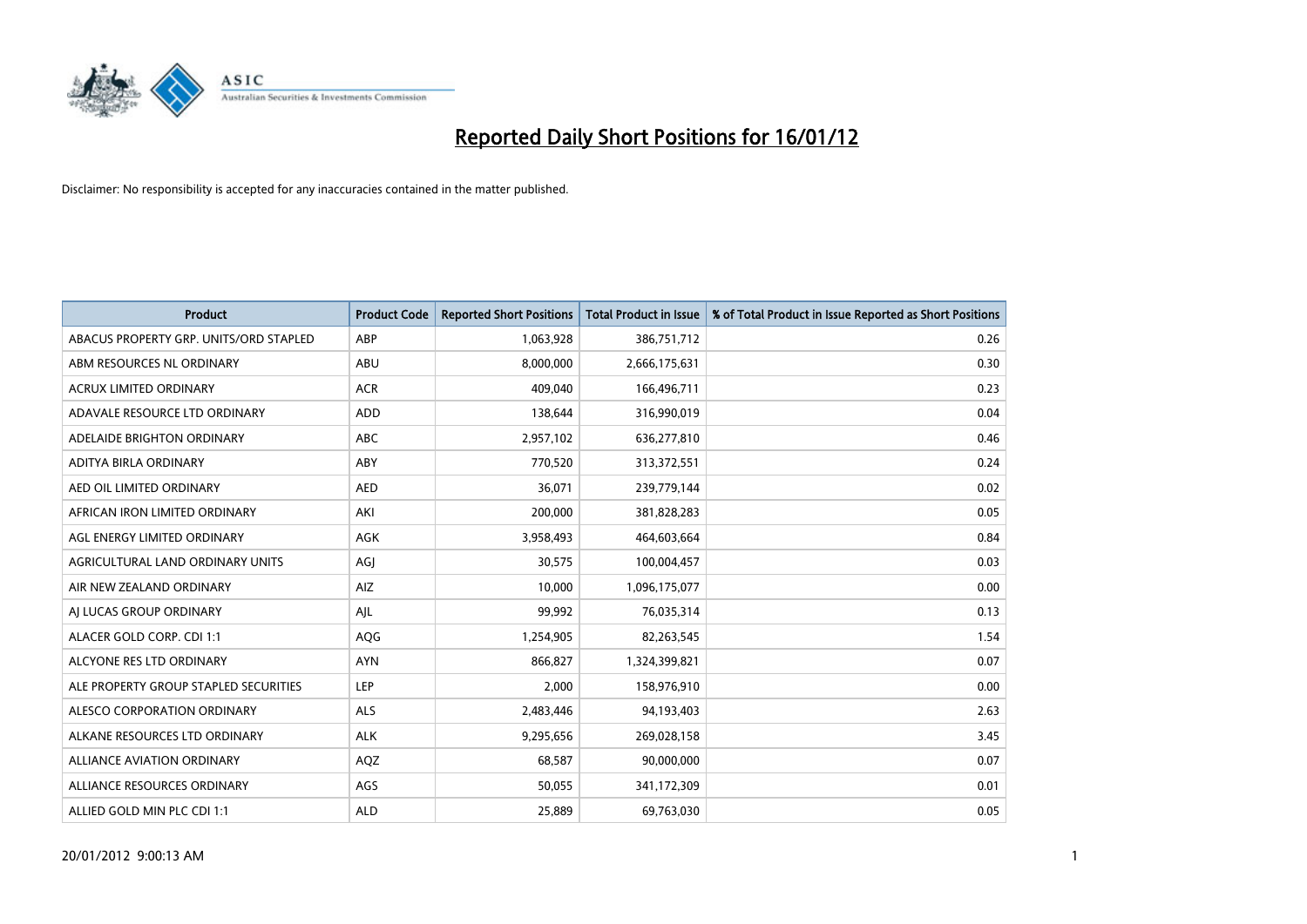

| <b>Product</b>                          | <b>Product Code</b> | <b>Reported Short Positions</b> | Total Product in Issue | % of Total Product in Issue Reported as Short Positions |
|-----------------------------------------|---------------------|---------------------------------|------------------------|---------------------------------------------------------|
| ALLIED HEALTH LTD ORDINARY              | AHZ                 | 134,528                         | 656,382,383            | 0.02                                                    |
| ALTONA MINING LTD ORDINARY              | <b>AOH</b>          | 783,689                         | 518,757,704            | 0.15                                                    |
| ALUMINA LIMITED ORDINARY                | <b>AWC</b>          | 39,047,722                      | 2,440,196,187          | 1.59                                                    |
| AMADEUS ENERGY ORDINARY                 | AMU                 | 454,000                         | 274,786,018            | 0.17                                                    |
| AMALGAMATED HOLDINGS ORDINARY           | AHD                 | 21,221                          | 157,533,146            | 0.01                                                    |
| AMCOR LIMITED ORDINARY                  | AMC                 | 5,427,301                       | 1,206,684,923          | 0.44                                                    |
| AMP LIMITED ORDINARY                    | AMP                 | 12,381,123                      | 2,854,672,784          | 0.41                                                    |
| AMPELLA MINING ORDINARY                 | <b>AMX</b>          | 638,743                         | 205,985,108            | 0.32                                                    |
| ANSELL LIMITED ORDINARY                 | <b>ANN</b>          | 2,545,118                       | 130,656,668            | 1.94                                                    |
| ANTARES ENERGY LTD ORDINARY             | AZZ                 | 91,636                          | 260,000,000            | 0.04                                                    |
| ANZ BANKING GRP LTD ORDINARY            | ANZ                 | 10,405,951                      | 2,678,835,014          | 0.39                                                    |
| APA GROUP STAPLED SECURITIES            | APA                 | 9,939,340                       | 639,334,625            | 1.55                                                    |
| APEX MINERALS NL ORDINARY               | <b>AXM</b>          | 885,146                         | 5,550,243,713          | 0.02                                                    |
| APN EUROPEAN RETAIL UNITS STAPLED SEC.  | <b>AEZ</b>          | 11,832                          | 544,910,660            | 0.00                                                    |
| APN NEWS & MEDIA ORDINARY               | <b>APN</b>          | 24,752,412                      | 630,211,415            | 3.92                                                    |
| AQUARIUS PLATINUM. ORDINARY             | <b>AQP</b>          | 3,588,877                       | 470,312,578            | 0.74                                                    |
| AQUILA RESOURCES ORDINARY               | <b>AQA</b>          | 6,757,390                       | 411,804,442            | 1.61                                                    |
| ARAFURA RESOURCE LTD ORDINARY           | <b>ARU</b>          | 11,197,184                      | 367,980,342            | 3.01                                                    |
| ARB CORPORATION ORDINARY                | <b>ARP</b>          | 16,329                          | 72,481,302             | 0.01                                                    |
| ARDENT LEISURE GROUP STAPLED SECURITIES | AAD                 | 902,485                         | 324,236,390            | 0.28                                                    |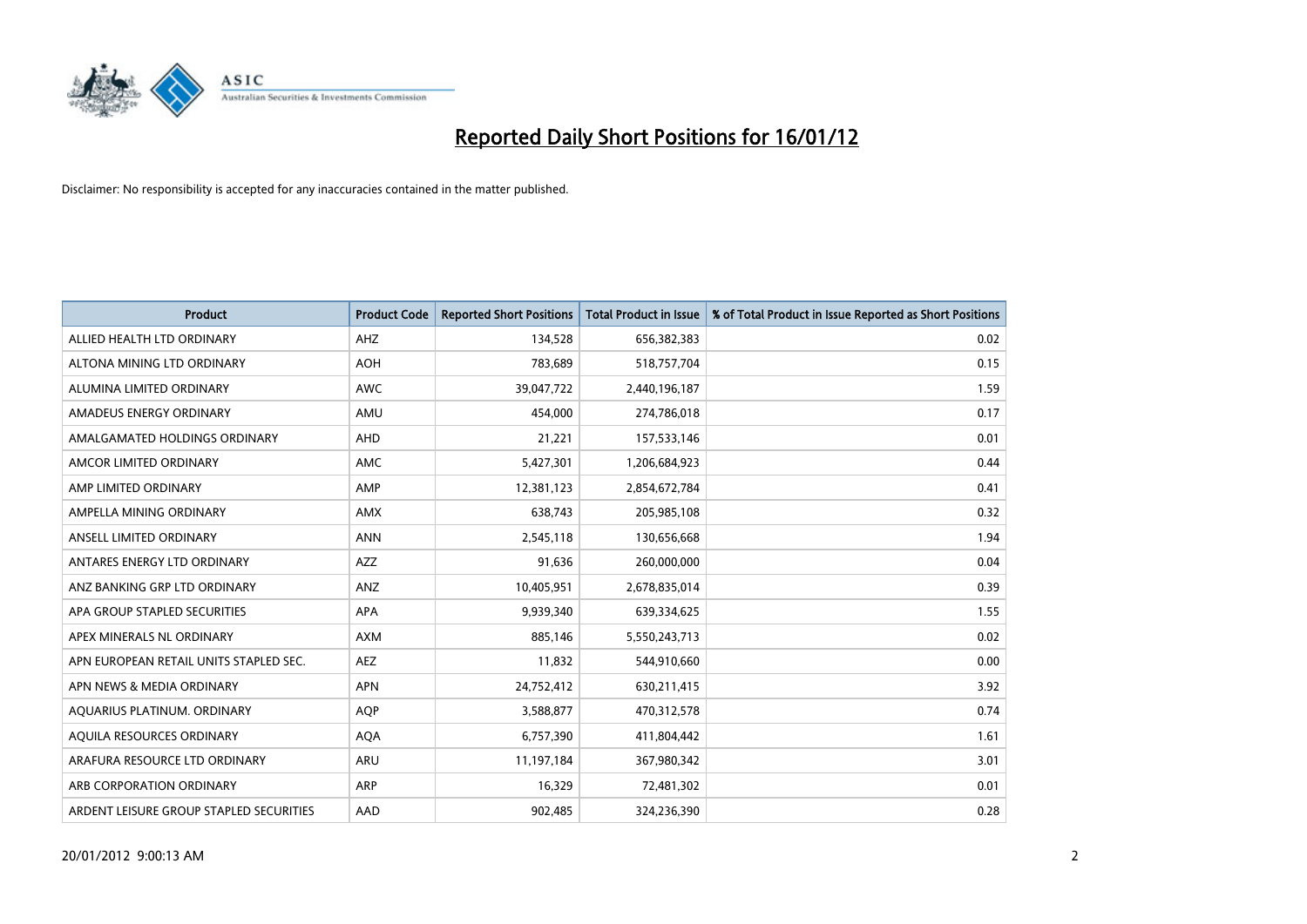

| <b>Product</b>                          | <b>Product Code</b> | <b>Reported Short Positions</b> | <b>Total Product in Issue</b> | % of Total Product in Issue Reported as Short Positions |
|-----------------------------------------|---------------------|---------------------------------|-------------------------------|---------------------------------------------------------|
| ARGO INVESTMENTS ORDINARY               | ARG                 | 101                             | 623,020,500                   | 0.00                                                    |
| ARISTOCRAT LEISURE ORDINARY             | ALL                 | 24,513,961                      | 543,181,024                   | 4.52                                                    |
| ASCIANO LIMITED ORDINARY                | <b>AIO</b>          | 6,115,086                       | 975,385,664                   | 0.62                                                    |
| ASG GROUP LIMITED ORDINARY              | ASZ                 | 193,925                         | 171,456,889                   | 0.11                                                    |
| ASPEN GROUP ORD/UNITS STAPLED           | <b>APZ</b>          | 991,173                         | 591,084,183                   | 0.15                                                    |
| ASPIRE MINING LTD ORDINARY              | <b>AKM</b>          | 338,562                         | 620,594,556                   | 0.05                                                    |
| ASTON RES LTD ORDINARY                  | <b>AZT</b>          | 530,751                         | 204,668,861                   | 0.25                                                    |
| ASTRO JAP PROP GROUP STAPLED SECURITIES | AJA                 | 20,853                          | 58,445,002                    | 0.03                                                    |
| ASX LIMITED ORDINARY                    | ASX                 | 2,439,412                       | 175,136,729                   | 1.38                                                    |
| ATLAS IRON LIMITED ORDINARY             | <b>AGO</b>          | 13,064,946                      | 894,684,560                   | 1.44                                                    |
| <b>AURORA OIL &amp; GAS ORDINARY</b>    | <b>AUT</b>          | 11,057,397                      | 411,655,343                   | 2.68                                                    |
| AUSDRILL LIMITED ORDINARY               | <b>ASL</b>          | 97,283                          | 303,221,488                   | 0.03                                                    |
| AUSENCO LIMITED ORDINARY                | AAX                 | 1,350,158                       | 123,258,843                   | 1.09                                                    |
| AUSTAL LIMITED ORDINARY                 | ASB                 | 244,045                         | 188,069,638                   | 0.12                                                    |
| <b>AUSTAR UNITED ORDINARY</b>           | <b>AUN</b>          | 11,710,379                      | 1,271,505,737                 | 0.92                                                    |
| AUSTBROKERS HOLDINGS ORDINARY           | <b>AUB</b>          | $\overline{2}$                  | 55,545,576                    | 0.00                                                    |
| AUSTIN ENGINEERING ORDINARY             | ANG                 | 55,943                          | 72,314,403                    | 0.07                                                    |
| <b>AUSTRALAND ASSETS ASSETS</b>         | AAZPB               | 1,168                           | 2,750,000                     | 0.04                                                    |
| AUSTRALAND PROPERTY STAPLED SECURITY    | ALZ                 | 774,676                         | 576,846,597                   | 0.12                                                    |
| AUSTRALIAN AGRICULT. ORDINARY           | AAC                 | 816,759                         | 312,892,824                   | 0.25                                                    |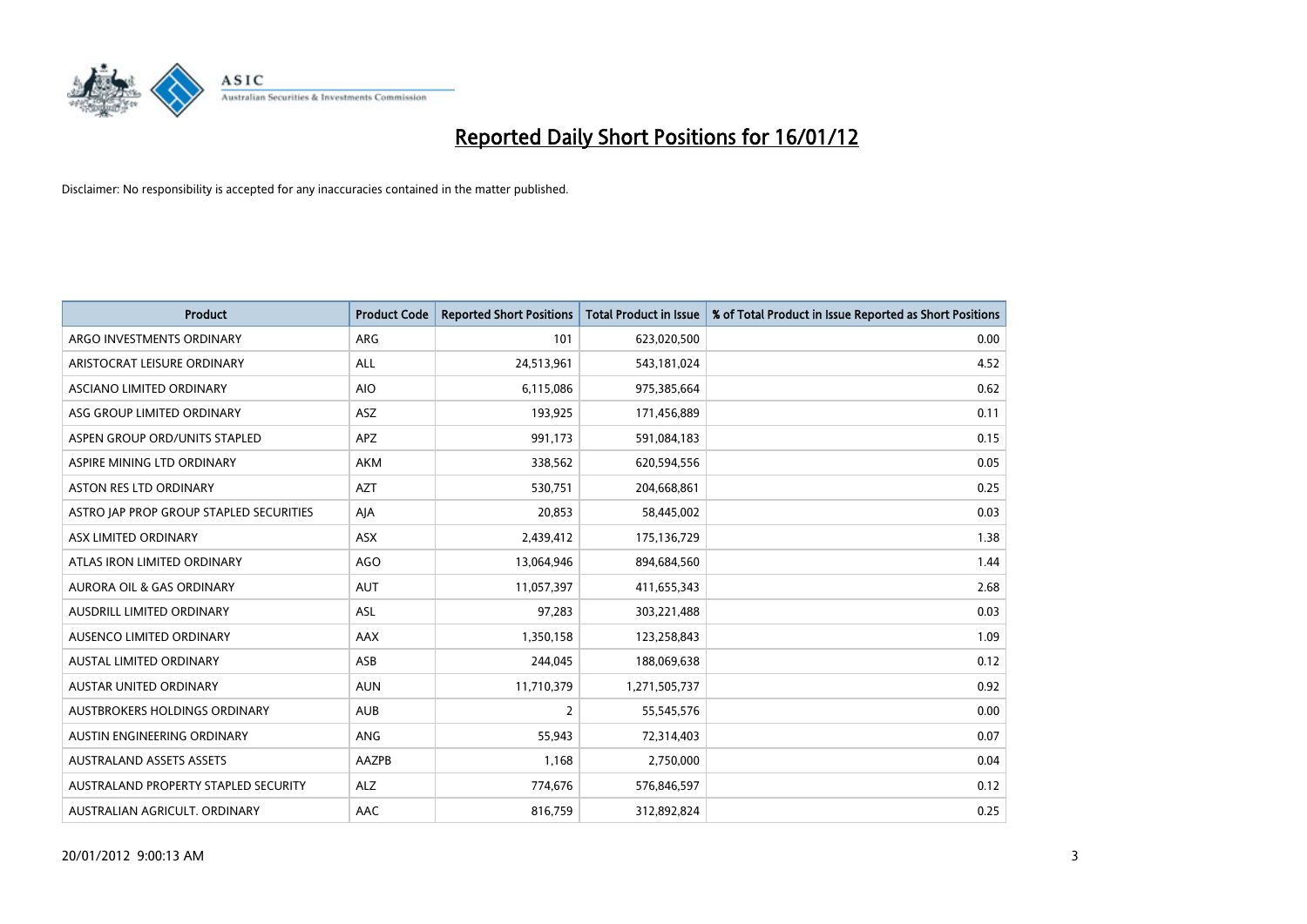

| <b>Product</b>                       | <b>Product Code</b> | <b>Reported Short Positions</b> | <b>Total Product in Issue</b> | % of Total Product in Issue Reported as Short Positions |
|--------------------------------------|---------------------|---------------------------------|-------------------------------|---------------------------------------------------------|
| <b>AUSTRALIAN EDUCATION UNITS</b>    | <b>AEU</b>          | 625,000                         | 175,465,397                   | 0.36                                                    |
| AUSTRALIAN FOUNDAT. ORDINARY         | AFI                 | 1,600                           | 1,023,675,745                 | 0.00                                                    |
| AUSTRALIAN INFRASTR. UNITS/ORDINARY  | <b>AIX</b>          | 12,235,908                      | 620,733,944                   | 1.96                                                    |
| AUSTRALIAN MINES LTD ORDINARY        | <b>AUZ</b>          | 1,400,000                       | 636,910,317                   | 0.22                                                    |
| AUSTRALIAN PHARM, ORDINARY           | API                 | 358,190                         | 488,115,883                   | 0.07                                                    |
| <b>AUTOMOTIVE HOLDINGS ORDINARY</b>  | AHE                 | 165                             | 260,579,682                   | 0.00                                                    |
| AVEXA LIMITED ORDINARY               | <b>AVX</b>          | 243,657                         | 847,688,779                   | 0.03                                                    |
| AWE LIMITED ORDINARY                 | AWE                 | 1,362,161                       | 521,871,941                   | 0.26                                                    |
| AZUMAH RESOURCES ORDINARY            | <b>AZM</b>          | 263,671                         | 282,020,356                   | 0.10                                                    |
| <b>BANDANNA ENERGY ORDINARY</b>      | <b>BND</b>          | 2,380,213                       | 528,481,199                   | 0.44                                                    |
| BANK OF QUEENSLAND. ORDINARY         | <b>BOQ</b>          | 11,513,245                      | 229,598,329                   | 4.99                                                    |
| <b>BANNERMAN RESOURCES ORDINARY</b>  | <b>BMN</b>          | 74,902                          | 272,892,883                   | 0.03                                                    |
| <b>BASE RES LIMITED ORDINARY</b>     | <b>BSE</b>          | 1,255,874                       | 460,440,029                   | 0.28                                                    |
| <b>BATHURST RESOURCES ORDINARY</b>   | <b>BTU</b>          | 19,856,614                      | 689,747,997                   | 2.87                                                    |
| <b>BAUXITE RESOURCE LTD ORDINARY</b> | <b>BAU</b>          | 12,000                          | 235,379,896                   | 0.01                                                    |
| BC IRON LIMITED ORDINARY             | <b>BCI</b>          | 300,522                         | 95,311,000                    | 0.31                                                    |
| BEACH ENERGY LIMITED ORDINARY        | <b>BPT</b>          | 9,759,267                       | 1,112,199,119                 | 0.88                                                    |
| BEADELL RESOURCE LTD ORDINARY        | <b>BDR</b>          | 4,348,420                       | 657,906,946                   | 0.67                                                    |
| BENDIGO AND ADELAIDE ORDINARY        | <b>BEN</b>          | 5,183,239                       | 383,745,148                   | 1.33                                                    |
| BERKELEY RESOURCES ORDINARY          | <b>BKY</b>          | 355,860                         | 174,298,273                   | 0.20                                                    |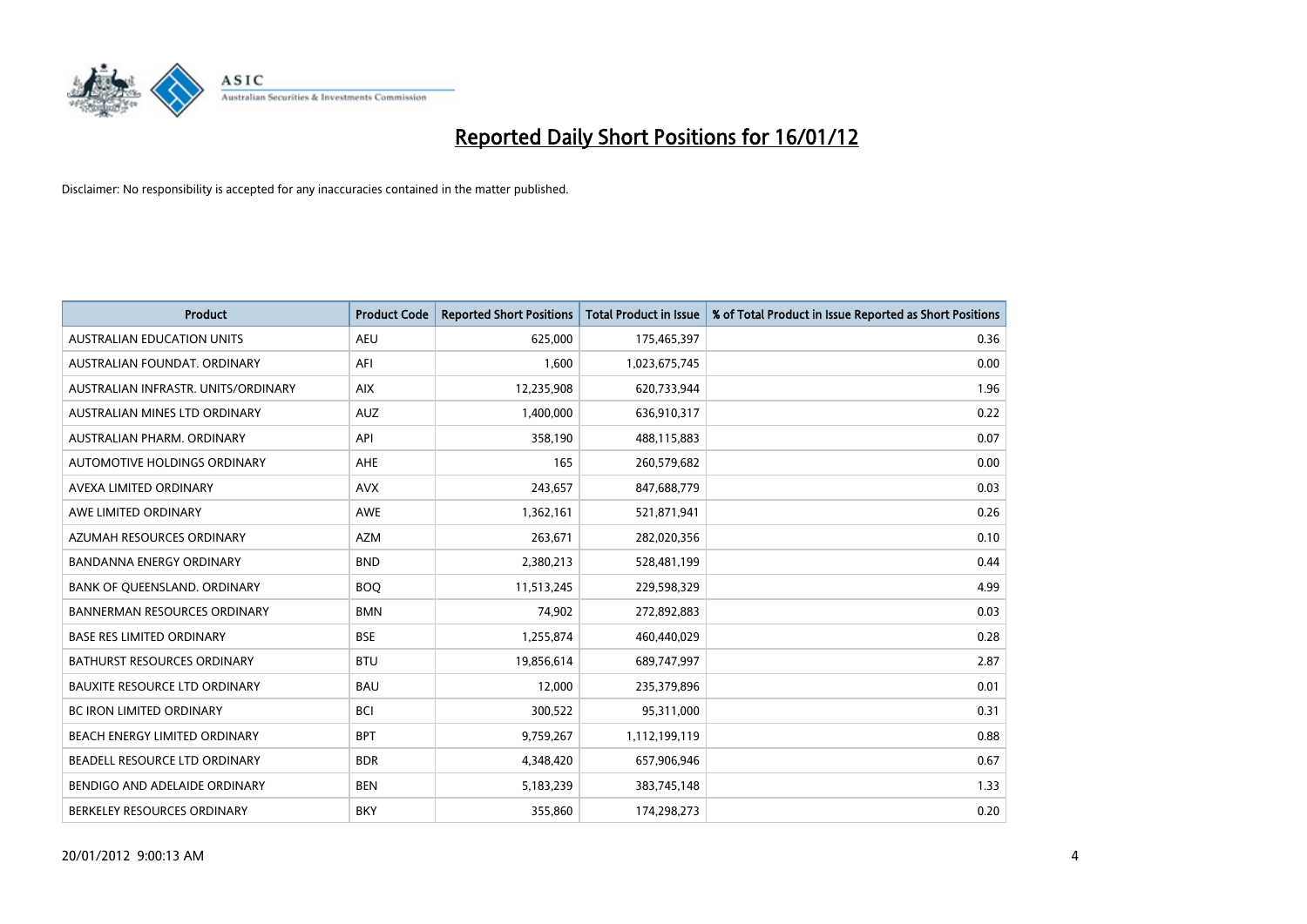

| <b>Product</b>                       | <b>Product Code</b> | <b>Reported Short Positions</b> | <b>Total Product in Issue</b> | % of Total Product in Issue Reported as Short Positions |
|--------------------------------------|---------------------|---------------------------------|-------------------------------|---------------------------------------------------------|
| BETASHARES ASX RES ETF UNITS         | <b>ORE</b>          | 88,570                          | 4,219,665                     | 2.10                                                    |
| <b>BHP BILLITON LIMITED ORDINARY</b> | <b>BHP</b>          | 28,126,970                      | 3,211,691,105                 | 0.85                                                    |
| <b>BILLABONG ORDINARY</b>            | <b>BBG</b>          | 26,322,724                      | 255,102,103                   | 10.30                                                   |
| <b>BIONOMICS LIMITED ORDINARY</b>    | <b>BNO</b>          | 4,013                           | 344,781,779                   | 0.00                                                    |
| <b>BIOTA HOLDINGS ORDINARY</b>       | <b>BTA</b>          | 1,524,722                       | 181,703,711                   | 0.83                                                    |
| BKI INVESTMENT LTD ORDINARY          | BKI                 | 508                             | 425,549,573                   | 0.00                                                    |
| <b>BLACKTHORN RESOURCES ORDINARY</b> | <b>BTR</b>          | 35,848                          | 122,918,000                   | 0.03                                                    |
| <b>BLUESCOPE STEEL LTD ORDINARY</b>  | <b>BSL</b>          | 31,101,563                      | 3,349,185,247                 | 0.92                                                    |
| <b>BOART LONGYEAR ORDINARY</b>       | <b>BLY</b>          | 4,154,820                       | 461,163,412                   | 0.90                                                    |
| <b>BOOM LOGISTICS ORDINARY</b>       | <b>BOL</b>          | 337,999                         | 468,663,585                   | 0.07                                                    |
| BORAL LIMITED. ORDINARY              | <b>BLD</b>          | 29,669,001                      | 744,729,957                   | 3.98                                                    |
| BOTSWANA METALS LTD ORDINARY         | <b>BML</b>          | 7,000                           | 143,717,013                   | 0.00                                                    |
| BRADKEN LIMITED ORDINARY             | <b>BKN</b>          | 2,176,064                       | 166,624,800                   | 1.30                                                    |
| <b>BRAMBLES LIMITED ORDINARY</b>     | <b>BXB</b>          | 13,417,039                      | 1,480,384,307                 | 0.90                                                    |
| BREVILLE GROUP LTD ORDINARY          | <b>BRG</b>          | 2,739                           | 130,095,322                   | 0.00                                                    |
| <b>BRICKWORKS LIMITED ORDINARY</b>   | <b>BKW</b>          | 51,589                          | 147,567,333                   | 0.04                                                    |
| <b>BROCKMAN RESOURCES ORDINARY</b>   | <b>BRM</b>          | 70,879                          | 144,803,151                   | 0.04                                                    |
| BT INVESTMENT MNGMNT ORDINARY        | <b>BTT</b>          | 1,128,959                       | 267,906,977                   | 0.42                                                    |
| <b>BURU ENERGY ORDINARY</b>          | <b>BRU</b>          | 5,553,952                       | 234,204,477                   | 2.37                                                    |
| <b>BWP TRUST ORDINARY UNITS</b>      | <b>BWP</b>          | 283,532                         | 520,012,793                   | 0.05                                                    |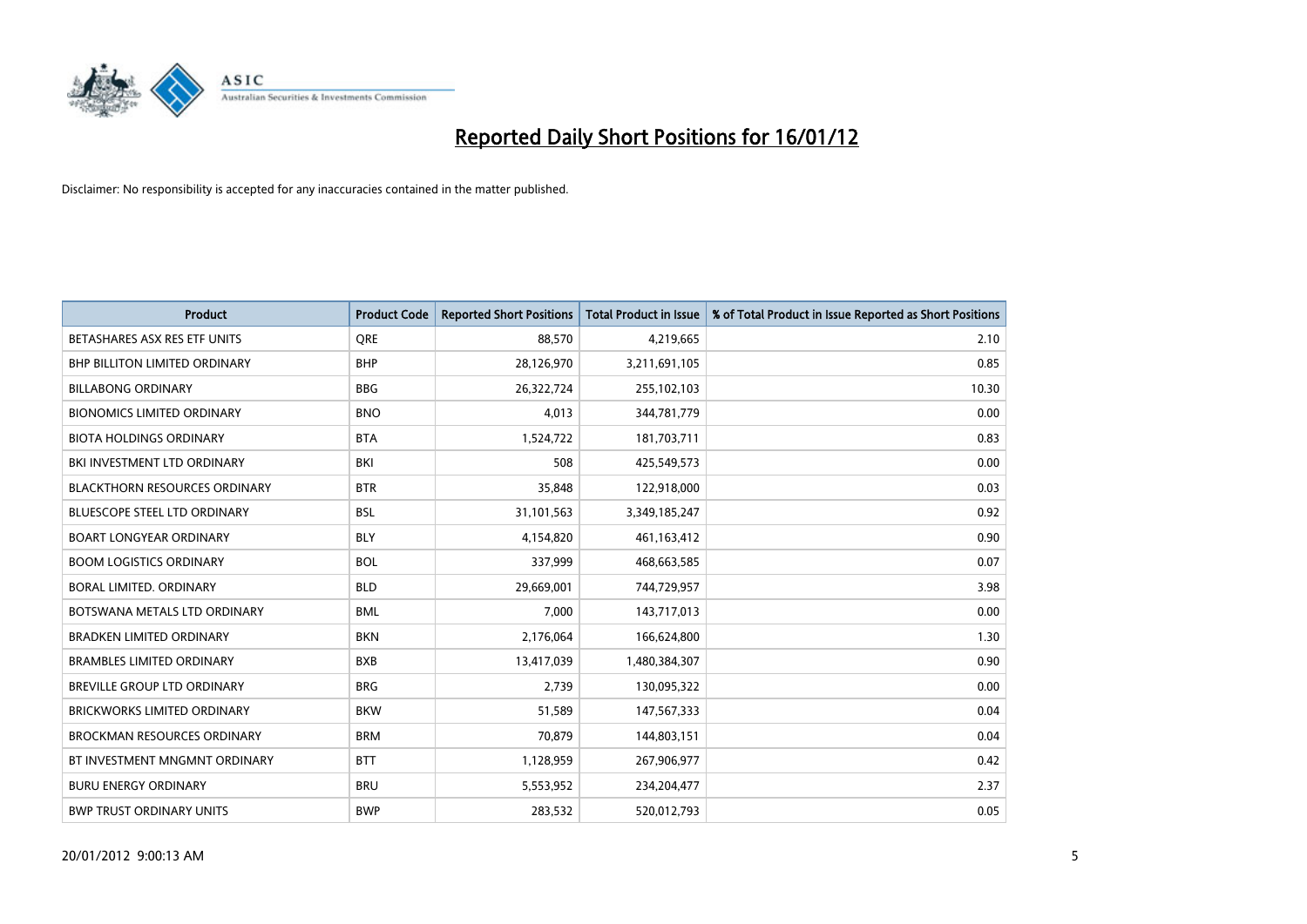

| <b>Product</b>                             | <b>Product Code</b> | <b>Reported Short Positions</b> | <b>Total Product in Issue</b> | % of Total Product in Issue Reported as Short Positions |
|--------------------------------------------|---------------------|---------------------------------|-------------------------------|---------------------------------------------------------|
| <b>CABCHARGE AUSTRALIA ORDINARY</b>        | CAB                 | 570,952                         | 120,437,014                   | 0.47                                                    |
| CALTEX AUSTRALIA ORDINARY                  | <b>CTX</b>          | 6,598,269                       | 270,000,000                   | 2.43                                                    |
| CAMPBELL BROTHERS ORDINARY                 | <b>CPB</b>          | 678,163                         | 67,503,411                    | 1.01                                                    |
| CAPE LAMBERT RES LTD ORDINARY              | <b>CFE</b>          | 642,241                         | 688,108,792                   | 0.09                                                    |
| CAR PARK TECH LTD ORDINARY                 | <b>CPZ</b>          | 90,000                          | 133,358,602                   | 0.07                                                    |
| CARABELLA RES LTD ORDINARY                 | <b>CLR</b>          | 2,879                           | 123,101,882                   | 0.00                                                    |
| <b>CARBON ENERGY ORDINARY</b>              | <b>CNX</b>          | 273,860                         | 768,126,960                   | 0.03                                                    |
| CARDNO LIMITED ORDINARY                    | CDD                 | 477                             | 112,883,692                   | 0.00                                                    |
| CARNARVON PETROLEUM ORDINARY               | <b>CVN</b>          | 1,072,103                       | 694,594,634                   | 0.15                                                    |
| <b>CARNEGIE WAVE ENERGY ORDINARY</b>       | <b>CWE</b>          | 83,000                          | 1,021,487,627                 | 0.01                                                    |
| CARPATHIAN RESOURCES ORDINARY              | <b>CPN</b>          | 75,000                          | 304,535,101                   | 0.02                                                    |
| CARPENTARIA EXP. LTD ORDINARY              | CAP                 | 9,777                           | 98,991,301                    | 0.01                                                    |
| CARSALES.COM LTD ORDINARY                  | <b>CRZ</b>          | 12,159,166                      | 233,264,223                   | 5.23                                                    |
| <b>CASH CONVERTERS ORDINARY</b>            | CCV                 | 92,958                          | 379,761,025                   | 0.02                                                    |
| <b>CASPIAN OIL &amp; GAS ORDINARY</b>      | <b>CIG</b>          | 50,000                          | 1,331,500,513                 | 0.00                                                    |
| <b>CELLNET GROUP ORDINARY</b>              | <b>CLT</b>          | 1,342                           | 60,978,107                    | 0.00                                                    |
| CENTRAL PETROLEUM ORDINARY                 | <b>CTP</b>          | 11,455                          | 1,073,304,842                 | 0.00                                                    |
| <b>CENTRO PROPERTIES UNITS/ORD STAPLED</b> | <b>CNP</b>          | 2,537                           | 972,414,514                   | 0.00                                                    |
| CENTRO RETAIL AUST ORD/UNIT STAPLED SEC    | <b>CRF</b>          | 157,997                         | 1,340,723,189                 | 0.01                                                    |
| CENTRO RETAIL GROUP STAPLED SECURITIES     | <b>CER</b>          | 452,940                         | 2,286,399,424                 | 0.02                                                    |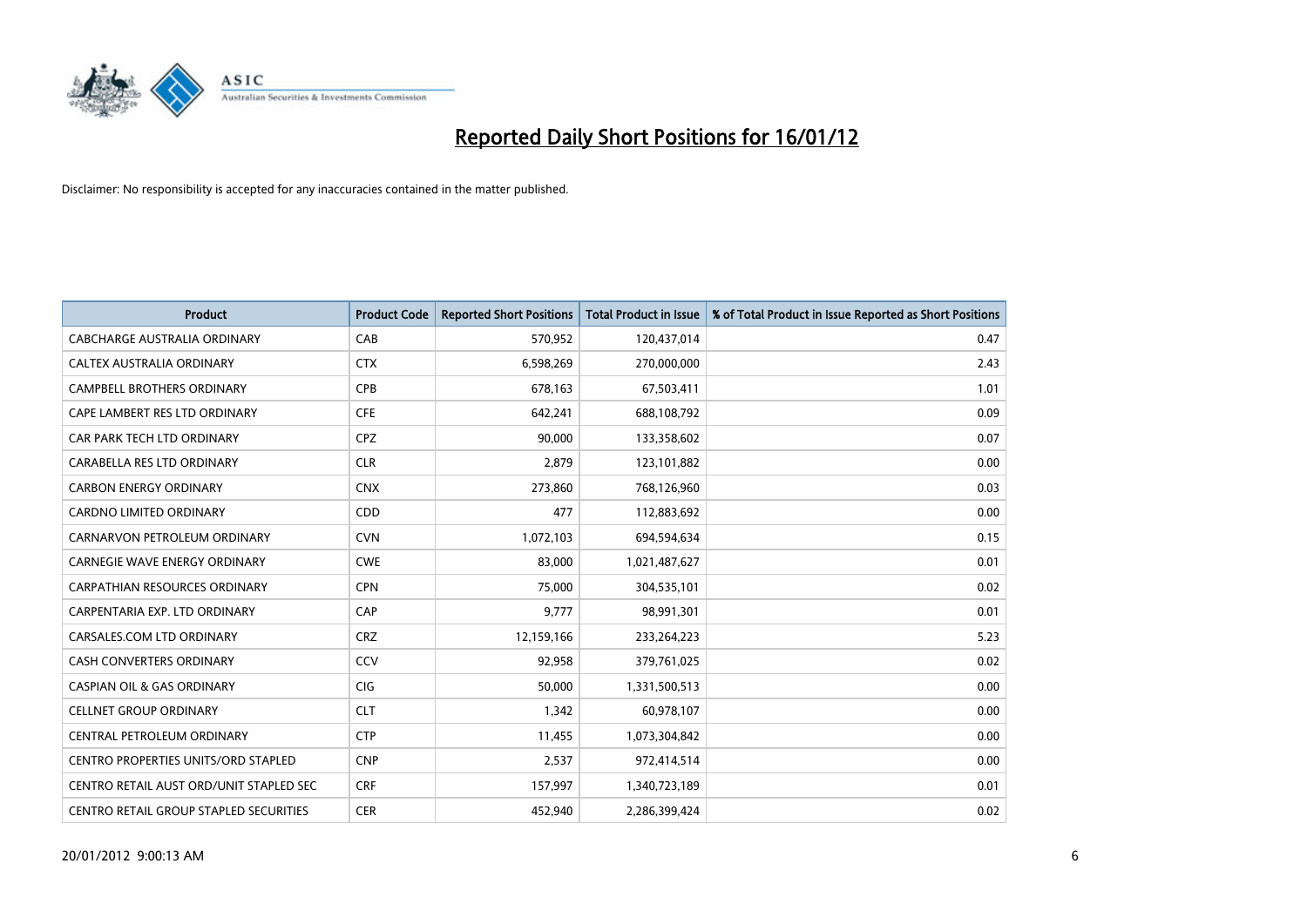

| <b>Product</b>                           | <b>Product Code</b> | <b>Reported Short Positions</b> | <b>Total Product in Issue</b> | % of Total Product in Issue Reported as Short Positions |
|------------------------------------------|---------------------|---------------------------------|-------------------------------|---------------------------------------------------------|
| <b>CERAMIC FUEL CELLS ORDINARY</b>       | <b>CFU</b>          | 231,724                         | 1,366,298,863                 | 0.02                                                    |
| CERRO RESOURCES NL ORDINARY              | CJO                 | 7,969                           | 748,768,606                   | 0.00                                                    |
| CFS RETAIL PROPERTY UNITS                | <b>CFX</b>          | 84,183,961                      | 2,839,591,911                 | 2.97                                                    |
| <b>CHALICE GOLD MINES ORDINARY</b>       | <b>CHN</b>          | 200                             | 250,030,886                   | 0.00                                                    |
| CHALLENGER DIV.PRO. STAPLED UNITS        | <b>CDI</b>          | 96,520                          | 883,903,667                   | 0.00                                                    |
| <b>CHALLENGER INFRAST, STAPLED UNITS</b> | <b>CIF</b>          | 31,475                          | 316,223,785                   | 0.01                                                    |
| <b>CHALLENGER LIMITED ORDINARY</b>       | <b>CGF</b>          | 7,841,379                       | 552,513,723                   | 1.43                                                    |
| CHANDLER MACLEOD LTD ORDINARY            | <b>CMG</b>          | 11,970                          | 466,466,720                   | 0.00                                                    |
| CHARTER HALL GROUP STAPLED US PROHIBIT.  | <b>CHC</b>          | 131,966                         | 308,055,896                   | 0.04                                                    |
| <b>CHARTER HALL OFFICE UNIT</b>          | CQO                 | 6,257,673                       | 493,319,730                   | 1.26                                                    |
| <b>CHARTER HALL RETAIL UNITS</b>         | <b>CQR</b>          | 1,473,915                       | 299,628,571                   | 0.49                                                    |
| <b>CHORUS LIMITED ORDINARY</b>           | <b>CNU</b>          | 1,255,305                       | 385,082,123                   | 0.32                                                    |
| CITIGOLD CORP LTD ORDINARY               | <b>CTO</b>          | 1,682,665                       | 1,105,078,301                 | 0.15                                                    |
| CLINUVEL PHARMACEUT, ORDINARY            | <b>CUV</b>          | 4,127                           | 30,844,206                    | 0.01                                                    |
| <b>CLOUGH LIMITED ORDINARY</b>           | <b>CLO</b>          | 120,717                         | 769,416,269                   | 0.02                                                    |
| COAL OF AFRICA LTD ORDINARY              | <b>CZA</b>          | 428,398                         | 662,284,573                   | 0.06                                                    |
| COALSPUR MINES LTD ORDINARY              | <b>CPL</b>          | 1,211,956                       | 579,768,744                   | 0.21                                                    |
| COCA-COLA AMATIL ORDINARY                | <b>CCL</b>          | 11,098,420                      | 759,567,552                   | 1.47                                                    |
| <b>COCHLEAR LIMITED ORDINARY</b>         | <b>COH</b>          | 4,251,442                       | 56,902,433                    | 7.43                                                    |
| <b>COCKATOO COAL ORDINARY</b>            | <b>COK</b>          | 8,230,561                       | 1,016,196,908                 | 0.80                                                    |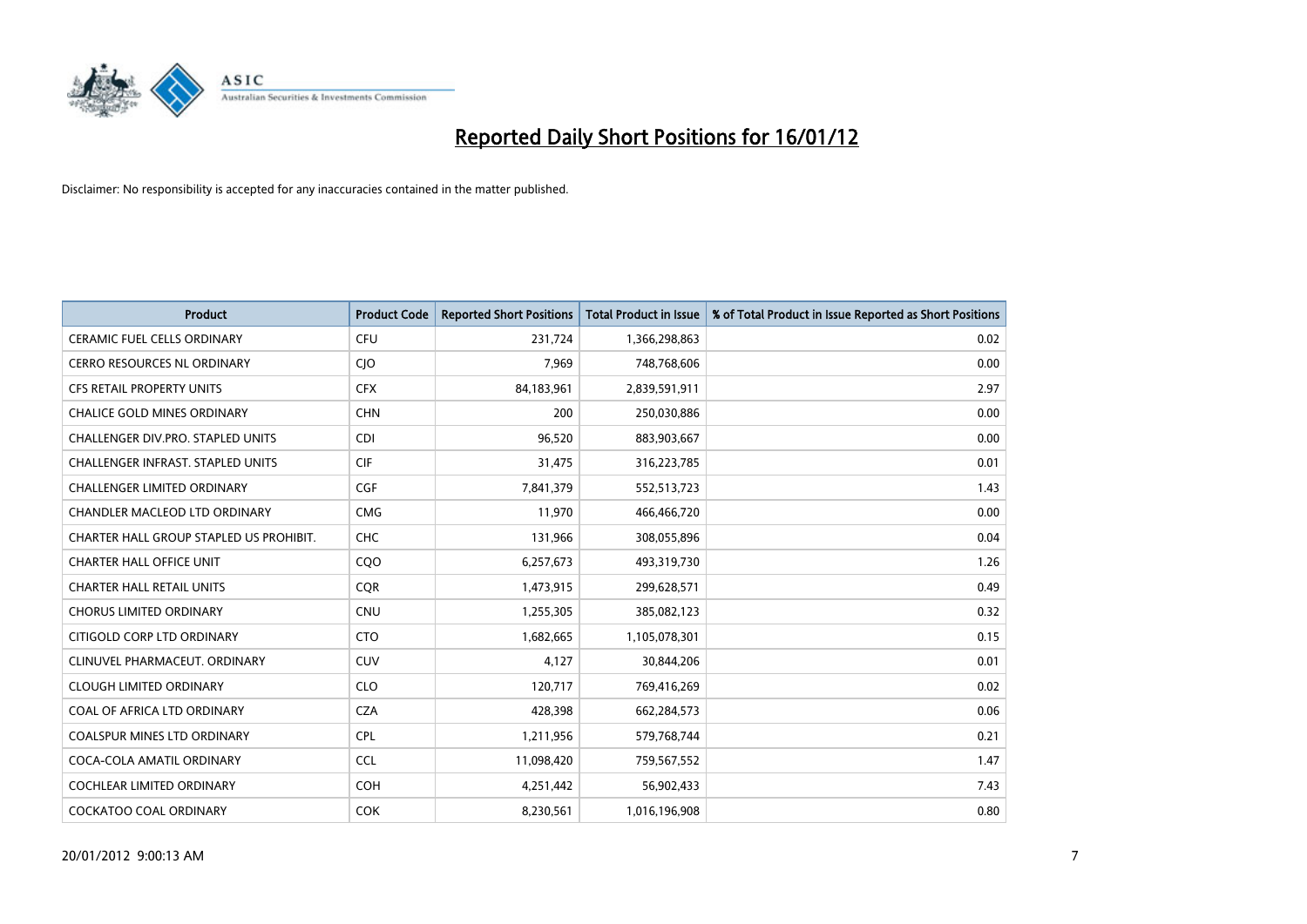

| <b>Product</b>                          | <b>Product Code</b> | <b>Reported Short Positions</b> | <b>Total Product in Issue</b> | % of Total Product in Issue Reported as Short Positions |
|-----------------------------------------|---------------------|---------------------------------|-------------------------------|---------------------------------------------------------|
| <b>COKAL LTD ORDINARY</b>               | <b>CKA</b>          | 392,815                         | 384,039,702                   | 0.10                                                    |
| COLLINS FOODS LTD ORDINARY              | <b>CKF</b>          | 34,926                          | 93,000,003                    | 0.04                                                    |
| COMMONWEALTH BANK, ORDINARY             | <b>CBA</b>          | 35,305,389                      | 1,581,280,593                 | 2.19                                                    |
| COMMONWEALTH PROP ORDINARY UNITS        | <b>CPA</b>          | 31,267,354                      | 2,458,123,552                 | 1.27                                                    |
| <b>COMPASS RESOURCES ORDINARY</b>       | <b>CMR</b>          | 115,000                         | 1,403,744,100                 | 0.00                                                    |
| <b>COMPUTERSHARE LTD ORDINARY</b>       | <b>CPU</b>          | 7,439,943                       | 555,664,059                   | 1.30                                                    |
| CONSOLIDATED MEDIA, ORDINARY            | <b>CMI</b>          | 1,205,599                       | 561,834,996                   | 0.20                                                    |
| CONTANGO MICROCAP ORDINARY              | <b>CTN</b>          | 7,500                           | 147,467,406                   | 0.01                                                    |
| CONTINENTAL COAL LTD ORDINARY           | <b>CCC</b>          | 48,535                          | 399,224,054                   | 0.01                                                    |
| <b>COOPER ENERGY LTD ORDINARY</b>       | <b>COE</b>          | 1,858,594                       | 292,791,528                   | 0.64                                                    |
| <b>COPPER STRIKE LTD ORDINARY</b>       | <b>CSE</b>          | 714                             | 129,455,571                   | 0.00                                                    |
| <b>CORDLIFE LIMITED ORDINARY</b>        | CBB                 | $\mathbf{1}$                    | 150,887,354                   | 0.00                                                    |
| <b>CREDIT CORP GROUP ORDINARY</b>       | <b>CCP</b>          | 11,815                          | 45,571,114                    | 0.03                                                    |
| <b>CROMWELL PROP STAPLED SECURITIES</b> | <b>CMW</b>          | 87,748                          | 1,112,401,436                 | 0.01                                                    |
| <b>CROWN LIMITED ORDINARY</b>           | <b>CWN</b>          | 3,015,794                       | 728,394,185                   | 0.41                                                    |
| <b>CSG LIMITED ORDINARY</b>             | CSV                 | 542,913                         | 282,567,499                   | 0.19                                                    |
| <b>CSL LIMITED ORDINARY</b>             | <b>CSL</b>          | 6,007,702                       | 519,894,533                   | 1.16                                                    |
| <b>CSR LIMITED ORDINARY</b>             | <b>CSR</b>          | 20,994,217                      | 506,000,315                   | 4.15                                                    |
| <b>CUDECO LIMITED ORDINARY</b>          | CDU                 | 2,689,384                       | 160,018,572                   | 1.66                                                    |
| <b>CUSTOMERS LIMITED ORDINARY</b>       | <b>CUS</b>          | 23,143                          | 134,869,357                   | 0.01                                                    |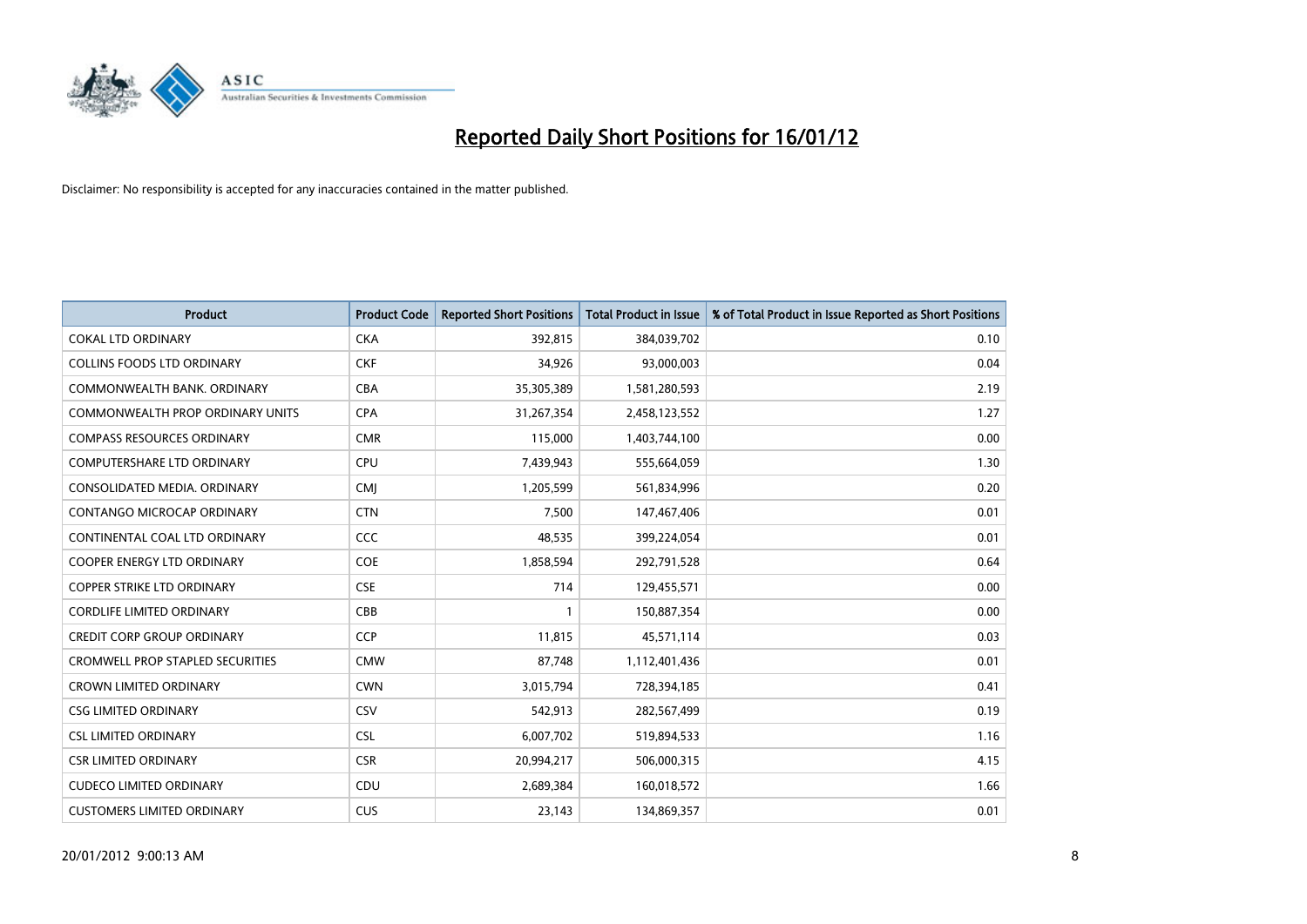

| <b>Product</b>                       | <b>Product Code</b> | <b>Reported Short Positions</b> | <b>Total Product in Issue</b> | % of Total Product in Issue Reported as Short Positions |
|--------------------------------------|---------------------|---------------------------------|-------------------------------|---------------------------------------------------------|
| DART ENERGY LTD ORDINARY             | <b>DTE</b>          | 6,899,296                       | 734,931,470                   | 0.95                                                    |
| DAVID JONES LIMITED ORDINARY         | <b>DJS</b>          | 53,287,379                      | 524,940,325                   | 10.12                                                   |
| <b>DECMIL GROUP LIMITED ORDINARY</b> | <b>DCG</b>          | 145,363                         | 165,692,757                   | 0.08                                                    |
| DEEP YELLOW LIMITED ORDINARY         | <b>DYL</b>          | 15,876                          | 1,128,736,403                 | 0.00                                                    |
| DEVINE LIMITED ORDINARY              | <b>DVN</b>          | 1,011                           | 158,730,556                   | 0.00                                                    |
| DEXUS PROPERTY GROUP STAPLED UNITS   | <b>DXS</b>          | 20,919,342                      | 4,839,024,176                 | 0.43                                                    |
| DISCOVERY METALS LTD ORDINARY        | <b>DML</b>          | 7,862,010                       | 442,128,231                   | 1.77                                                    |
| DOMINO PIZZA ENTERPR ORDINARY        | <b>DMP</b>          | 39,733                          | 69,174,674                    | 0.05                                                    |
| DOWNER EDI LIMITED ORDINARY          | <b>DOW</b>          | 6,503,014                       | 429,100,296                   | 1.51                                                    |
| DUET GROUP STAPLED US PROHIBIT.      | <b>DUE</b>          | 12,011,174                      | 1,091,628,341                 | 1.10                                                    |
| DULUXGROUP LIMITED ORDINARY          | <b>DLX</b>          | 11,094,722                      | 367,456,259                   | 3.00                                                    |
| <b>DWS LTD ORDINARY</b>              | <b>DWS</b>          | 1,241                           | 132,362,763                   | 0.00                                                    |
| ECHO ENTERTAINMENT ORDINARY          | <b>EGP</b>          | 5,172,451                       | 688,019,737                   | 0.74                                                    |
| <b>ELDERS LIMITED ORDINARY</b>       | <b>ELD</b>          | 15,628,715                      | 448,598,480                   | 3.48                                                    |
| ELDORADO GOLD CORP CDI 1:1           | EAU                 | 37,067                          | 9,175,768                     | 0.39                                                    |
| ELEMENTAL MINERALS ORDINARY          | <b>ELM</b>          | 213,754                         | 229,037,236                   | 0.09                                                    |
| ELEMENTOS LIMITED ORDINARY           | ELT                 | 16                              | 82,383,526                    | 0.00                                                    |
| ELIXIR PETROLEUM LTD ORDINARY        | <b>EXR</b>          | 324,400                         | 217,288,472                   | 0.15                                                    |
| <b>EMECO HOLDINGS ORDINARY</b>       | <b>EHL</b>          | 1,020,730                       | 631,237,586                   | 0.17                                                    |
| <b>ENDEAVOUR MIN CORP CDI 1:1</b>    | <b>EVR</b>          | 20,279                          | 129,197,662                   | 0.01                                                    |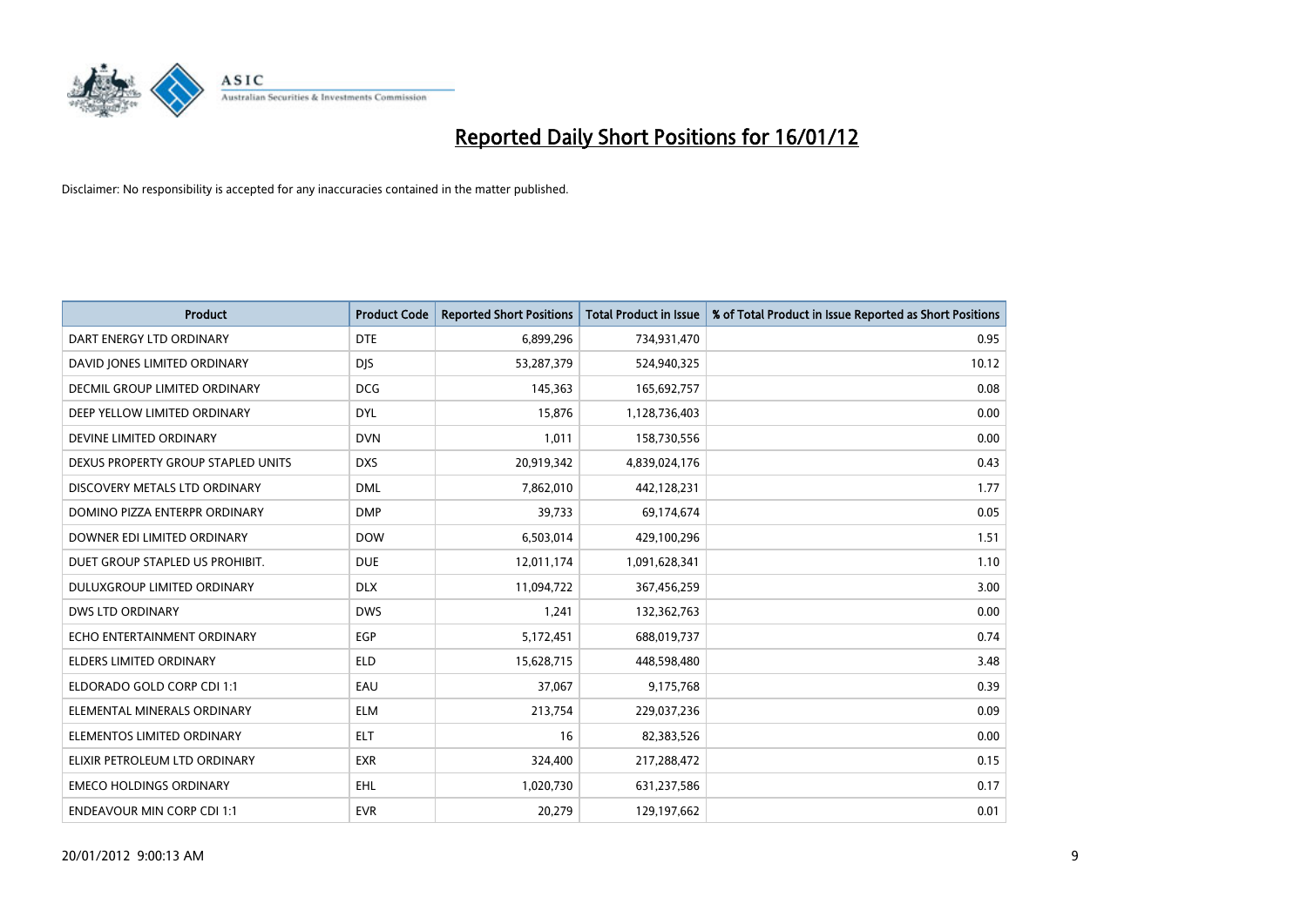

| <b>Product</b>                        | <b>Product Code</b> | <b>Reported Short Positions</b> | <b>Total Product in Issue</b> | % of Total Product in Issue Reported as Short Positions |
|---------------------------------------|---------------------|---------------------------------|-------------------------------|---------------------------------------------------------|
| <b>ENERGY RESOURCES ORDINARY 'A'</b>  | <b>ERA</b>          | 3,309,418                       | 517,725,062                   | 0.63                                                    |
| ENERGY WORLD CORPOR. ORDINARY         | <b>EWC</b>          | 21,046,870                      | 1,734,166,672                 | 1.22                                                    |
| <b>ENTEK ENERGY LTD ORDINARY</b>      | <b>ETE</b>          | 489,903                         | 510,657,387                   | 0.10                                                    |
| <b>ENTELLECT LIMITED ORDINARY</b>     | <b>ESN</b>          | 464,050                         | 985,337,932                   | 0.05                                                    |
| <b>ENVESTRA LIMITED ORDINARY</b>      | <b>ENV</b>          | 1,711,882                       | 1,547,890,032                 | 0.11                                                    |
| EQUATORIAL RES LTD ORDINARY           | EQX                 | 133                             | 114,348,553                   | 0.00                                                    |
| EVOLUTION MINING LTD ORDINARY         | <b>EVN</b>          | 1,289,818                       | 700,995,107                   | 0.18                                                    |
| EXOMA ENERGY LIMITED ORDINARY         | <b>EXE</b>          | 281,678                         | 417,357,759                   | 0.07                                                    |
| <b>EXTRACT RESOURCES ORDINARY</b>     | <b>EXT</b>          | 1,136,004                       | 251,159,163                   | 0.44                                                    |
| FAIRFAX MEDIA LTD ORDINARY            | <b>FXJ</b>          | 261,765,580                     | 2,351,955,725                 | 11.14                                                   |
| <b>FANTASTIC HOLDINGS ORDINARY</b>    | <b>FAN</b>          | 1,220                           | 102,739,538                   | 0.00                                                    |
| FAR LTD ORDINARY                      | <b>FAR</b>          | 21,000,000                      | 2,150,080,157                 | 0.98                                                    |
| FISHER & PAYKEL APP. ORDINARY         | <b>FPA</b>          | 18,298                          | 724,235,162                   | 0.00                                                    |
| FISHER & PAYKEL H. ORDINARY           | <b>FPH</b>          | 49,999                          | 530,053,399                   | 0.01                                                    |
| FKP PROPERTY GROUP STAPLED SECURITIES | <b>FKP</b>          | 25,175,210                      | 1,197,968,723                 | 2.09                                                    |
| FLEETWOOD CORP ORDINARY               | <b>FWD</b>          | 239,389                         | 58,850,214                    | 0.41                                                    |
| FLETCHER BUILDING ORDINARY            | <b>FBU</b>          | 10,682,082                      | 680,739,504                   | 1.57                                                    |
| FLEXIGROUP LIMITED ORDINARY           | <b>FXL</b>          | 52,790                          | 279,268,329                   | 0.01                                                    |
| FLIGHT CENTRE ORDINARY                | <b>FLT</b>          | 9,717,599                       | 100,005,264                   | 9.70                                                    |
| FLINDERS MINES LTD ORDINARY           | <b>FMS</b>          | 27,569,938                      | 1,821,300,404                 | 1.51                                                    |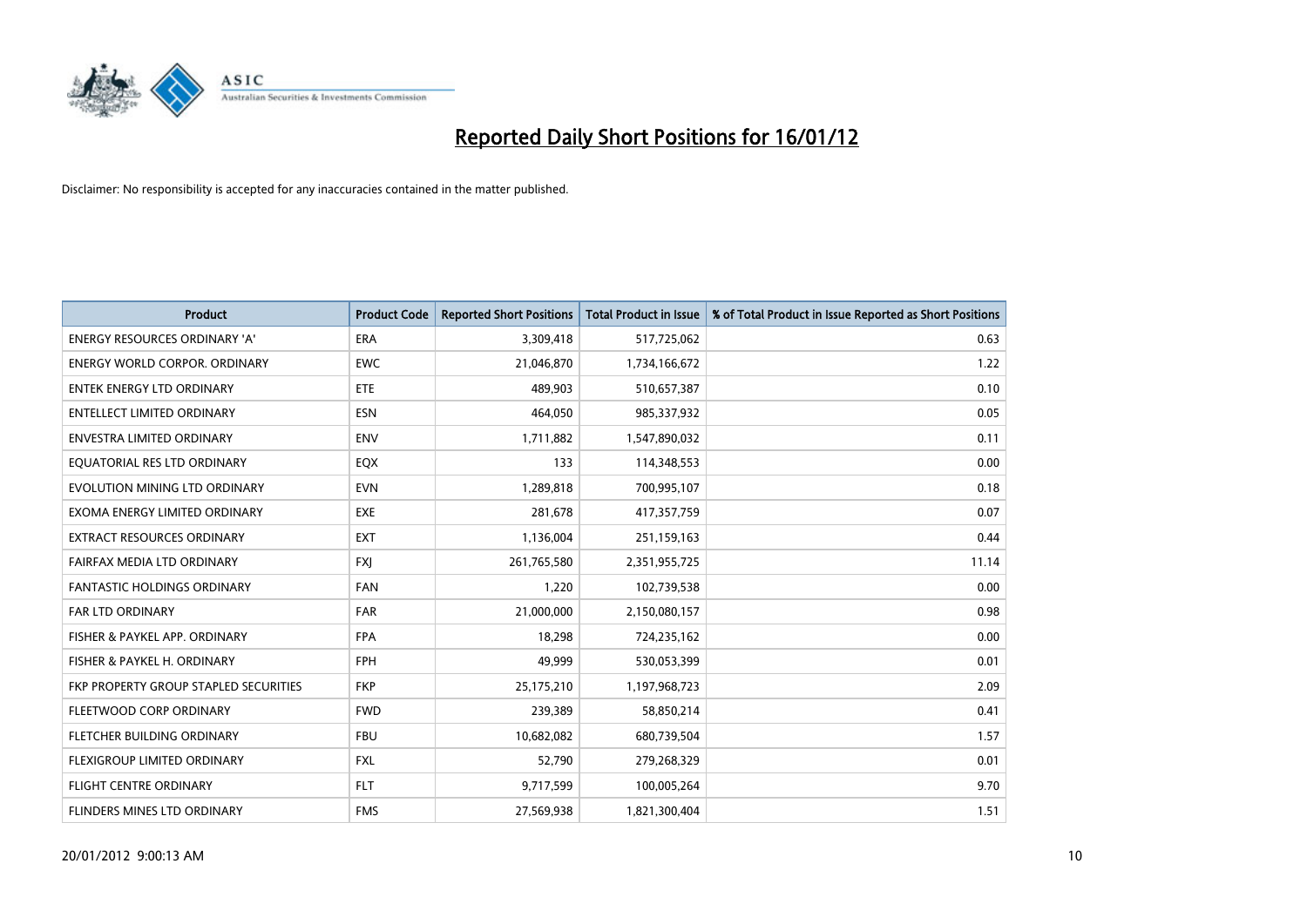

| <b>Product</b>                            | <b>Product Code</b> | <b>Reported Short Positions</b> | <b>Total Product in Issue</b> | % of Total Product in Issue Reported as Short Positions |
|-------------------------------------------|---------------------|---------------------------------|-------------------------------|---------------------------------------------------------|
| <b>FOCUS MINERALS LTD ORDINARY</b>        | <b>FML</b>          | 380,900                         | 4,320,773,701                 | 0.00                                                    |
| FORGE GROUP LIMITED ORDINARY              | FGE                 | 100,335                         | 83,469,014                    | 0.12                                                    |
| FORTE ENERGY NL ORDINARY                  | <b>FTE</b>          | 2,667,039                       | 695,589,311                   | 0.38                                                    |
| FORTESCUE METALS GRP ORDINARY             | <b>FMG</b>          | 53,972,336                      | 3,113,798,659                 | 1.70                                                    |
| <b>FUNTASTIC LIMITED ORDINARY</b>         | <b>FUN</b>          | 322,528                         | 340,997,682                   | 0.09                                                    |
| <b>G.U.D. HOLDINGS ORDINARY</b>           | <b>GUD</b>          | 513,676                         | 70,107,387                    | 0.73                                                    |
| <b>GALAXY RESOURCES ORDINARY</b>          | <b>GXY</b>          | 2,795,354                       | 323,327,000                   | 0.84                                                    |
| <b>GEODYNAMICS LIMITED ORDINARY</b>       | GDY                 | 34,326                          | 363,690,627                   | 0.01                                                    |
| <b>GINDALBIE METALS LTD ORDINARY</b>      | GBG                 | 27,809,568                      | 1,247,487,454                 | 2.23                                                    |
| <b>GLOBAL MINING ORDINARY</b>             | GMI                 | 8,951                           | 182,363,570                   | 0.00                                                    |
| <b>GLOUCESTER COAL ORDINARY</b>           | GCL                 | 1,292,303                       | 202,905,967                   | 0.64                                                    |
| <b>GME RESOURCES LTD ORDINARY</b>         | <b>GME</b>          | 800                             | 322,635,902                   | 0.00                                                    |
| <b>GOLDEN WEST RESOURCE ORDINARY</b>      | <b>GWR</b>          | 1,617                           | 192,082,567                   | 0.00                                                    |
| <b>GOODMAN FIELDER, ORDINARY</b>          | GFF                 | 52,677,158                      | 1,955,559,207                 | 2.70                                                    |
| <b>GOODMAN GROUP STAPLED US PROHIBIT.</b> | <b>GMG</b>          | 25,035,030                      | 7,699,816,741                 | 0.31                                                    |
| <b>GPT GROUP STAPLED SEC.</b>             | GPT                 | 21,502,806                      | 1,816,001,169                 | 1.18                                                    |
| <b>GRAINCORP LIMITED A CLASS ORDINARY</b> | <b>GNC</b>          | 803,721                         | 198,318,900                   | 0.40                                                    |
| <b>GRANGE RESOURCES. ORDINARY</b>         | GRR                 | 300,085                         | 1,154,359,727                 | 0.01                                                    |
| <b>GREENCAP LIMITED ORDINARY</b>          | GCG                 | 1                               | 262,515,385                   | 0.00                                                    |
| <b>GREENLAND MIN EN LTD ORDINARY</b>      | GGG                 | 3,279,748                       | 416,390,488                   | 0.77                                                    |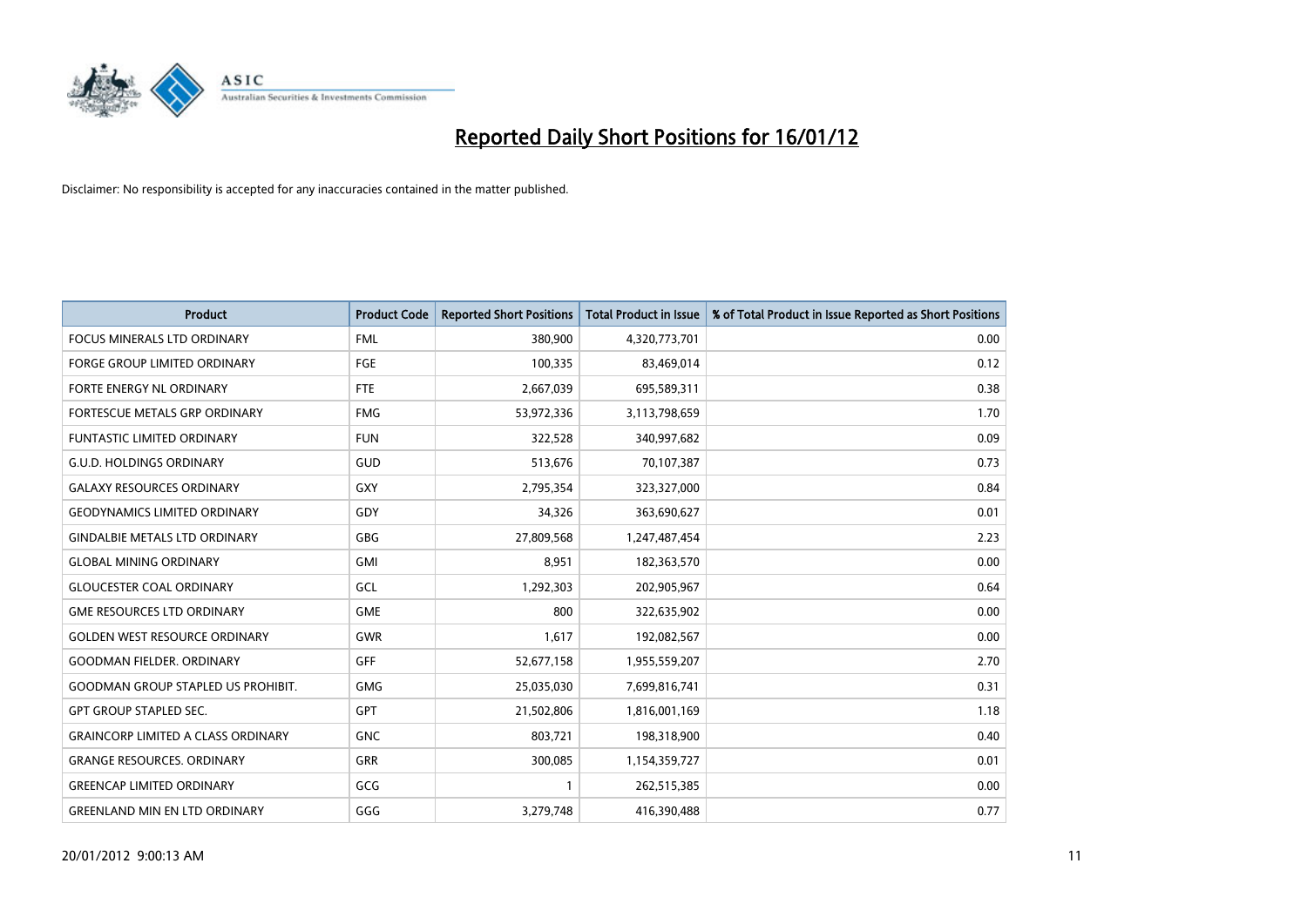

| <b>Product</b>                                   | <b>Product Code</b> | <b>Reported Short Positions</b> | <b>Total Product in Issue</b> | % of Total Product in Issue Reported as Short Positions |
|--------------------------------------------------|---------------------|---------------------------------|-------------------------------|---------------------------------------------------------|
| <b>GROWTHPOINT PROPERTY ORD/UNIT STAPLED SEC</b> | GOZ                 | 45,000                          | 291,904,374                   | 0.02                                                    |
| <b>GRYPHON MINERALS LTD ORDINARY</b>             | <b>GRY</b>          | 1,577,673                       | 348,164,983                   | 0.46                                                    |
| <b>GUILDFORD COAL LTD ORDINARY</b>               | <b>GUF</b>          | 1,352,300                       | 230,523,734                   | 0.59                                                    |
| <b>GUINNESS PEAT GROUP. CDI 1:1</b>              | GPG                 | 54                              | 282,039,580                   | 0.00                                                    |
| <b>GUNNS LIMITED ORDINARY</b>                    | <b>GNS</b>          | 42,024,114                      | 848,401,559                   | 4.93                                                    |
| <b>GWA GROUP LTD ORDINARY</b>                    | <b>GWA</b>          | 11,827,944                      | 301,525,014                   | 3.92                                                    |
| <b>HARVEY NORMAN ORDINARY</b>                    | <b>HVN</b>          | 59,830,568                      | 1,062,316,784                 | 5.63                                                    |
| HASTIE GROUP LIMITED ORDINARY                    | <b>HST</b>          | 232,234                         | 137,353,504                   | 0.16                                                    |
| HASTINGS DIVERSIFIED STAPLED SECURITY            | <b>HDF</b>          | 2,112,595                       | 530,001,072                   | 0.40                                                    |
| <b>HAVILAH RESOURCES NL ORDINARY</b>             | <b>HAV</b>          | 57,777                          | 100,760,877                   | 0.06                                                    |
| HEARTWARE INT INC CDI 35:1                       | <b>HIN</b>          | 272,008                         | 43,772,855                    | 0.62                                                    |
| <b>HENDERSON GROUP CDI 1:1</b>                   | <b>HGG</b>          | 11,605,633                      | 666,703,844                   | 1.73                                                    |
| HFA HOLDINGS LIMITED ORDINARY                    | <b>HFA</b>          | 16,273                          | 117,332,831                   | 0.01                                                    |
| <b>HIGHLANDS PACIFIC ORDINARY</b>                | HIG                 | 2,415,464                       | 686,082,148                   | 0.35                                                    |
| HILLGROVE RES LTD ORDINARY                       | <b>HGO</b>          | 8,679,280                       | 793,698,575                   | 1.08                                                    |
| HILLS HOLDINGS LTD ORDINARY                      | <b>HIL</b>          | 3,711,566                       | 246,349,244                   | 1.50                                                    |
| HORIZON OIL LIMITED ORDINARY                     | <b>HZN</b>          | 20,880,489                      | 1,130,811,515                 | 1.85                                                    |
| HUNNU COAL LIMITED ORDINARY                      | <b>HUN</b>          | 14,613                          | 218,565,002                   | 0.00                                                    |
| <b>ICON ENERGY LIMITED ORDINARY</b>              | ICN                 | 3,430                           | 469,301,394                   | 0.00                                                    |
| <b>IINET LIMITED ORDINARY</b>                    | <b>IIN</b>          | 134,182                         | 148,896,183                   | 0.08                                                    |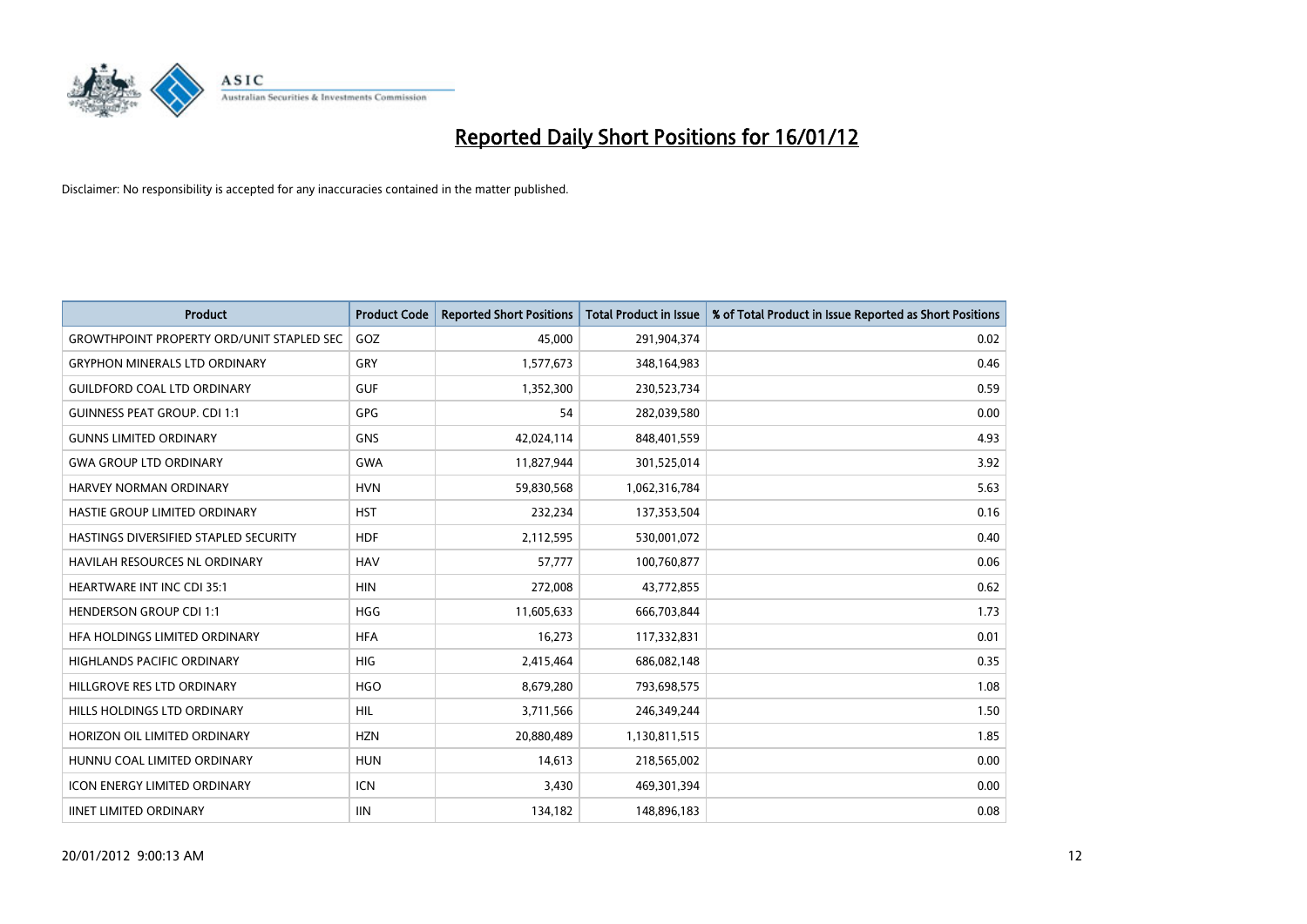

| <b>Product</b>                                | <b>Product Code</b> | <b>Reported Short Positions</b> | <b>Total Product in Issue</b> | % of Total Product in Issue Reported as Short Positions |
|-----------------------------------------------|---------------------|---------------------------------|-------------------------------|---------------------------------------------------------|
| <b>ILUKA RESOURCES ORDINARY</b>               | ILU                 | 13,797,198                      | 418,700,517                   | 3.29                                                    |
| <b>IMDEX LIMITED ORDINARY</b>                 | <b>IMD</b>          | 1,071,247                       | 205,055,435                   | 0.52                                                    |
| IMF (AUSTRALIA) LTD ORDINARY                  | <b>IMF</b>          | 329,821                         | 123,828,193                   | 0.26                                                    |
| IMX RESOURCES LTD ORDINARY                    | <b>IXR</b>          | 20,000                          | 262,612,803                   | 0.01                                                    |
| <b>INCITEC PIVOT ORDINARY</b>                 | <b>IPL</b>          | 3,737,593                       | 1,628,730,107                 | 0.22                                                    |
| <b>INDEPENDENCE GROUP ORDINARY</b>            | <b>IGO</b>          | 6,642,919                       | 232,525,035                   | 2.87                                                    |
| <b>INDOPHIL RESOURCES ORDINARY</b>            | <b>IRN</b>          | 1,130,676                       | 1,062,104,527                 | 0.09                                                    |
| <b>INDUSTREA LIMITED ORDINARY</b>             | <b>IDL</b>          | 996,940                         | 368,992,435                   | 0.27                                                    |
| <b>INFIGEN ENERGY STAPLED SECURITIES</b>      | <b>IFN</b>          | 5,794,170                       | 762,265,972                   | 0.77                                                    |
| ING RE COM GROUP STAPLED SECURITIES           | ILF.                | 3,583                           | 441,029,194                   | 0.00                                                    |
| <b>INSURANCE AUSTRALIA ORDINARY</b>           | <b>IAG</b>          | 5,690,448                       | 2,079,034,021                 | 0.24                                                    |
| <b>INTEGRA MINING LTD, ORDINARY</b>           | <b>IGR</b>          | 5,461,927                       | 846,293,881                   | 0.65                                                    |
| <b>INTREPID MINES ORDINARY</b>                | <b>IAU</b>          | 3,484,236                       | 523,813,947                   | 0.67                                                    |
| <b>INVESTA OFFICE FUND STAPLED SECURITIES</b> | <b>IOF</b>          | 8,459,379                       | 2,657,463,999                 | 0.29                                                    |
| <b>INVOCARE LIMITED ORDINARY</b>              | <b>IVC</b>          | 1,921,577                       | 110,030,298                   | 1.73                                                    |
| ION LIMITED ORDINARY                          | <b>ION</b>          | 164,453                         | 256,365,105                   | 0.06                                                    |
| <b>IOOF HOLDINGS LTD ORDINARY</b>             | IFL                 | 937,972                         | 229,794,395                   | 0.42                                                    |
| <b>IRESS MARKET TECH. ORDINARY</b>            | <b>IRE</b>          | 1,419,277                       | 127,036,010                   | 1.11                                                    |
| <b>IRON ORE HOLDINGS ORDINARY</b>             | <b>IOH</b>          | 14,525                          | 166,087,005                   | 0.01                                                    |
| ISHARES MSCI AUS 200 ISHARES MSCI AUS 200     | <b>IOZ</b>          | 74.090                          | 2,927,373                     | 2.53                                                    |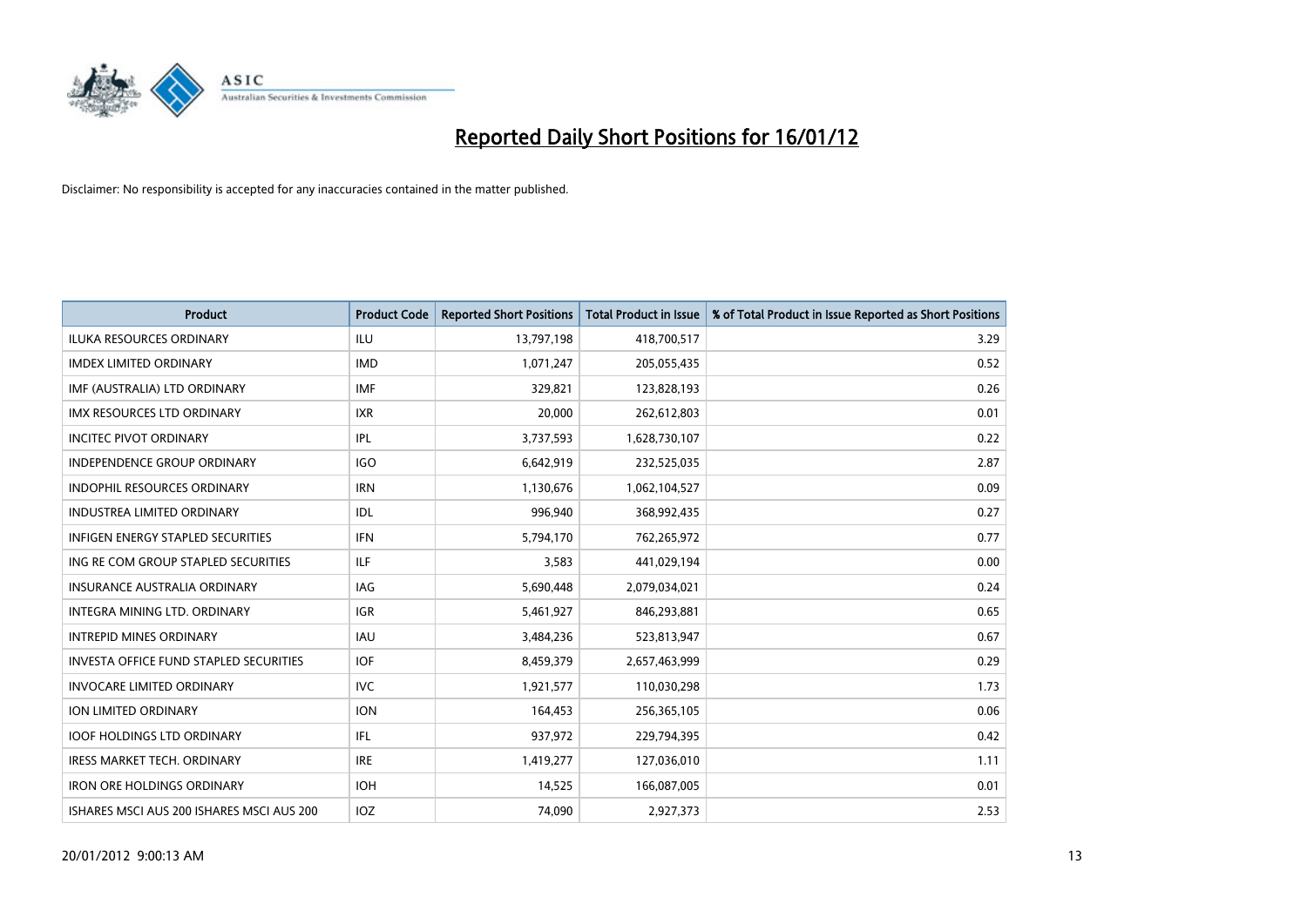

| Product                                         | <b>Product Code</b> | <b>Reported Short Positions</b> | <b>Total Product in Issue</b> | % of Total Product in Issue Reported as Short Positions |
|-------------------------------------------------|---------------------|---------------------------------|-------------------------------|---------------------------------------------------------|
| ISHARES S&P HIGH DIV ISHARES S&P HIGH DIV       | <b>IHD</b>          | 99,554                          | 2,503,027                     | 3.98                                                    |
| ISHARES SMALL ORDS ISHARES SMALL ORDS           | <b>ISO</b>          | 933,556                         | 5,403,165                     | 17.28                                                   |
| <b>IVANHOE AUSTRALIA ORDINARY</b>               | <b>IVA</b>          | 1,653,362                       | 552,385,295                   | 0.29                                                    |
| <b>JAMES HARDIE INDUST CHESS DEPOSITARY INT</b> | <b>IHX</b>          | 17,527,020                      | 435,721,099                   | 4.00                                                    |
| <b>IAMESON RESOURCES ORDINARY</b>               | JAL                 | 1,600,000                       | 142,001,227                   | 1.13                                                    |
| <b>JB HI-FI LIMITED ORDINARY</b>                | <b>JBH</b>          | 21,353,677                      | 98,833,643                    | 21.60                                                   |
| <b>KAGARA LTD ORDINARY</b>                      | KZL                 | 13,484,921                      | 798,953,117                   | 1.69                                                    |
| KAROON GAS AUSTRALIA ORDINARY                   | <b>KAR</b>          | 2,898,962                       | 221,420,769                   | 1.31                                                    |
| KATHMANDU HOLD LTD ORDINARY                     | <b>KMD</b>          | 1,437,145                       | 200,000,000                   | 0.72                                                    |
| <b>KBL MINING LIMITED ORDINARY</b>              | <b>KBL</b>          | 1,820                           | 168,032,869                   | 0.00                                                    |
| <b>KEYBRIDGE CAPITAL ORDINARY</b>               | <b>KBC</b>          | 6,000                           | 172,070,564                   | 0.00                                                    |
| KINGSGATE CONSOLID. ORDINARY                    | <b>KCN</b>          | 3,569,040                       | 140,872,908                   | 2.54                                                    |
| KINGSROSE MINING LTD ORDINARY                   | <b>KRM</b>          | 263,987                         | 271,985,968                   | 0.09                                                    |
| LEIGHTON HOLDINGS ORDINARY                      | LEI                 | 6,707,754                       | 337,087,596                   | 1.97                                                    |
| LEND LEASE GROUP UNIT/ORD STAPLED               | <b>LLC</b>          | 1,782,904                       | 571,804,090                   | 0.29                                                    |
| LINC ENERGY LTD ORDINARY                        | <b>LNC</b>          | 10,556,354                      | 504,487,631                   | 2.09                                                    |
| LIQUEFIED NATURAL ORDINARY                      | <b>LNG</b>          | 272,800                         | 267,699,015                   | 0.10                                                    |
| LYNAS CORPORATION ORDINARY                      | <b>LYC</b>          | 121,430,396                     | 1,713,846,913                 | 7.09                                                    |
| M2 TELECOMMUNICATION ORDINARY                   | <b>MTU</b>          | 311,642                         | 124,493,385                   | 0.24                                                    |
| <b>MACMAHON HOLDINGS ORDINARY</b>               | <b>MAH</b>          | 2,457,670                       | 738,631,705                   | 0.34                                                    |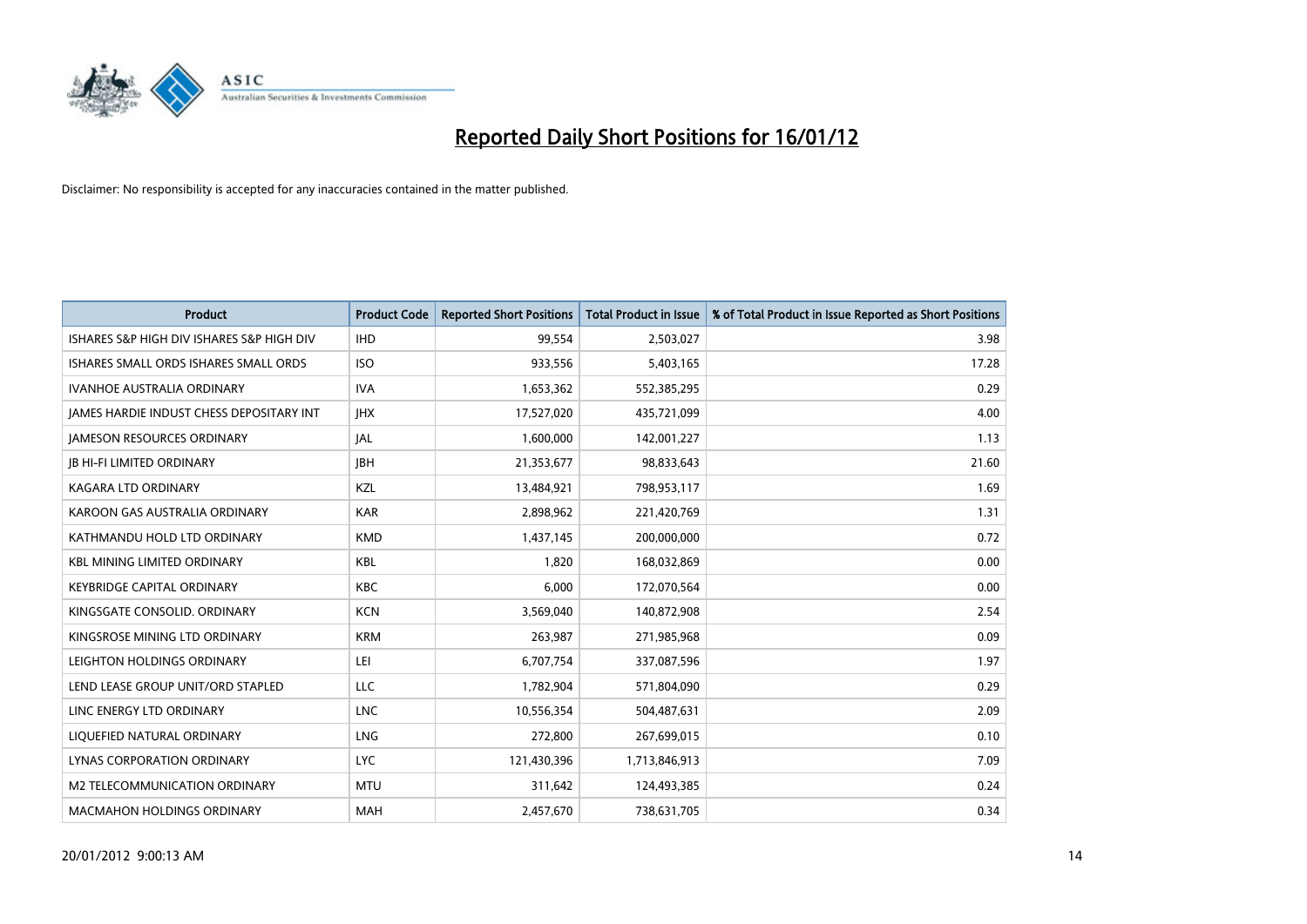

| <b>Product</b>                        | <b>Product Code</b> | <b>Reported Short Positions</b> | <b>Total Product in Issue</b> | % of Total Product in Issue Reported as Short Positions |
|---------------------------------------|---------------------|---------------------------------|-------------------------------|---------------------------------------------------------|
| MACO ATLAS ROADS GRP ORDINARY STAPLED | <b>MQA</b>          | 12,789,604                      | 464,279,594                   | 2.75                                                    |
| MACQUARIE GROUP LTD ORDINARY          | <b>MQG</b>          | 7,402,530                       | 348,580,949                   | 2.13                                                    |
| MAGELLAN FIN GRP LTD ORDINARY         | <b>MFG</b>          | 290                             | 152,558,341                   | 0.00                                                    |
| <b>MARATHON RESOURCES ORDINARY</b>    | <b>MTN</b>          | 8,126                           | 92,207,789                    | 0.01                                                    |
| MARENGO MINING ORDINARY               | <b>MGO</b>          | 39,850                          | 1,002,399,863                 | 0.00                                                    |
| <b>MATRIX C &amp; E LTD ORDINARY</b>  | <b>MCE</b>          | 524,990                         | 77,081,507                    | 0.67                                                    |
| MCMILLAN SHAKESPEARE ORDINARY         | <b>MMS</b>          | 94,700                          | 70,639,319                    | 0.13                                                    |
| <b>MCPHERSON'S LTD ORDINARY</b>       | <b>MCP</b>          | 15,360                          | 72,401,758                    | 0.02                                                    |
| MEDUSA MINING LTD ORDINARY            | <b>MML</b>          | 1,514,418                       | 188,903,911                   | 0.80                                                    |
| MELBOURNE IT LIMITED ORDINARY         | <b>MLB</b>          | 136,142                         | 81,352,178                    | 0.17                                                    |
| MEO AUSTRALIA LTD ORDINARY            | <b>MEO</b>          | 11,406,326                      | 539,913,260                   | 2.11                                                    |
| <b>MERMAID MARINE ORDINARY</b>        | <b>MRM</b>          | 309,457                         | 217,833,136                   | 0.14                                                    |
| MESOBLAST LIMITED ORDINARY            | <b>MSB</b>          | 6,639,458                       | 280,425,258                   | 2.39                                                    |
| METALS X LIMITED ORDINARY             | <b>MLX</b>          | 729,076                         | 1,324,600,410                 | 0.06                                                    |
| METCASH LIMITED ORDINARY              | <b>MTS</b>          | 30,162,614                      | 771,345,864                   | 3.87                                                    |
| METGASCO LIMITED ORDINARY             | <b>MEL</b>          | 333,298                         | 338,592,672                   | 0.10                                                    |
| METMINCO LIMITED ORDINARY             | <b>MNC</b>          | 967,953                         | 1,748,330,432                 | 0.05                                                    |
| MHM METALS LIMITED ORDINARY           | <b>MHM</b>          | 15,414                          | 103,538,311                   | 0.01                                                    |
| MICLYN EXP OFFSHR ORDINARY            | <b>MIO</b>          | 19,297                          | 278,515,705                   | 0.01                                                    |
| MINCOR RESOURCES NL ORDINARY          | <b>MCR</b>          | 1,033,010                       | 195,818,871                   | 0.52                                                    |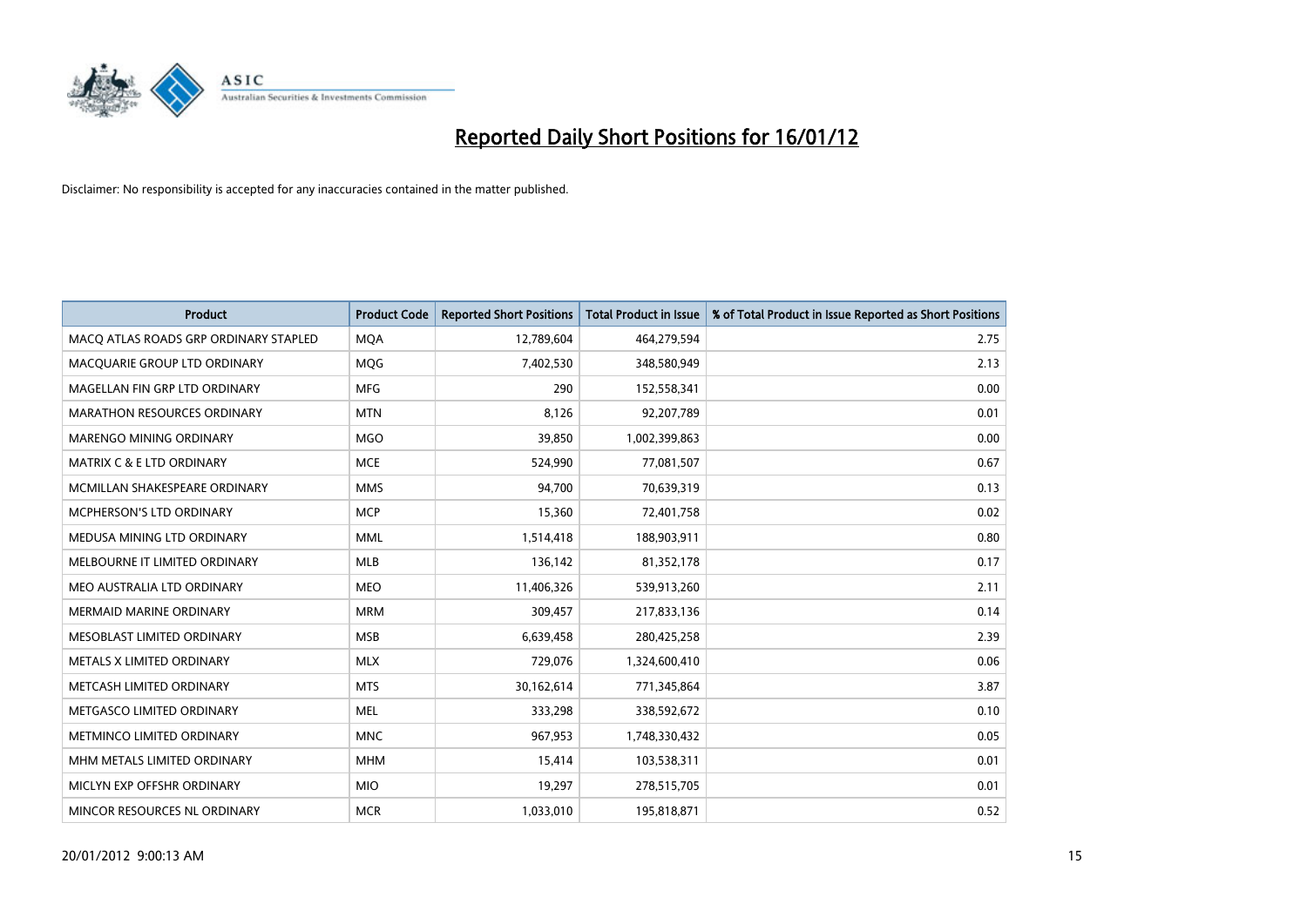

| <b>Product</b>                     | <b>Product Code</b> | <b>Reported Short Positions</b> | <b>Total Product in Issue</b> | % of Total Product in Issue Reported as Short Positions |
|------------------------------------|---------------------|---------------------------------|-------------------------------|---------------------------------------------------------|
| MINEMAKERS LIMITED ORDINARY        | <b>MAK</b>          | 87,379                          | 228,236,727                   | 0.04                                                    |
| MINERAL DEPOSITS ORDINARY          | <b>MDL</b>          | 159,815                         | 83,538,786                    | 0.20                                                    |
| MINERAL RESOURCES. ORDINARY        | <b>MIN</b>          | 833,739                         | 184,698,489                   | 0.44                                                    |
| MIRABELA NICKEL LTD ORDINARY       | <b>MBN</b>          | 12,722,005                      | 491,781,237                   | 2.57                                                    |
| MIRVAC GROUP STAPLED SECURITIES    | <b>MGR</b>          | 23,052,748                      | 3,416,996,915                 | 0.64                                                    |
| MOLOPO ENERGY LTD ORDINARY         | <b>MPO</b>          | 911,466                         | 245,579,810                   | 0.36                                                    |
| MOLY MINES LIMITED ORDINARY        | <b>MOL</b>          | 81,209                          | 384,893,989                   | 0.02                                                    |
| <b>MONADELPHOUS GROUP ORDINARY</b> | <b>MND</b>          | 1,544,832                       | 88,674,327                    | 1.73                                                    |
| MORTGAGE CHOICE LTD ORDINARY       | <b>MOC</b>          | 1,939,383                       | 119,948,255                   | 1.61                                                    |
| <b>MOUNT GIBSON IRON ORDINARY</b>  | <b>MGX</b>          | 5,027,700                       | 1,082,570,693                 | 0.45                                                    |
| MSF SUGAR LIMITED ORDINARY         | <b>MSF</b>          | 14,253                          | 69,248,422                    | 0.02                                                    |
| MULTIPLEX SITES SITES              | <b>MXUPA</b>        | 22                              | 4,500,000                     | 0.00                                                    |
| MURCHISON METALS LTD ORDINARY      | <b>MMX</b>          | 6,158,487                       | 442,771,024                   | 1.39                                                    |
| <b>MYER HOLDINGS LTD ORDINARY</b>  | <b>MYR</b>          | 69,550,782                      | 583,384,551                   | 11.89                                                   |
| <b>MYSTATE LIMITED ORDINARY</b>    | <b>MYS</b>          | 3,638                           | 86,963,862                    | 0.00                                                    |
| NATIONAL AUST. BANK ORDINARY       | <b>NAB</b>          | 13,462,027                      | 2,238,481,005                 | 0.58                                                    |
| NATURAL FUEL LIMITED ORDINARY      | <b>NFL</b>          | $\mathbf{1}$                    | 1,121,912                     | 0.00                                                    |
| NAVIGATOR RESOURCES ORDINARY       | <b>NAV</b>          | 500                             | 2,222,216,576                 | 0.00                                                    |
| NAVITAS LIMITED ORDINARY           | <b>NVT</b>          | 4,279,244                       | 375,318,628                   | 1.11                                                    |
| NEPTUNE MARINE ORDINARY            | <b>NMS</b>          | 182,253                         | 1,748,545,632                 | 0.01                                                    |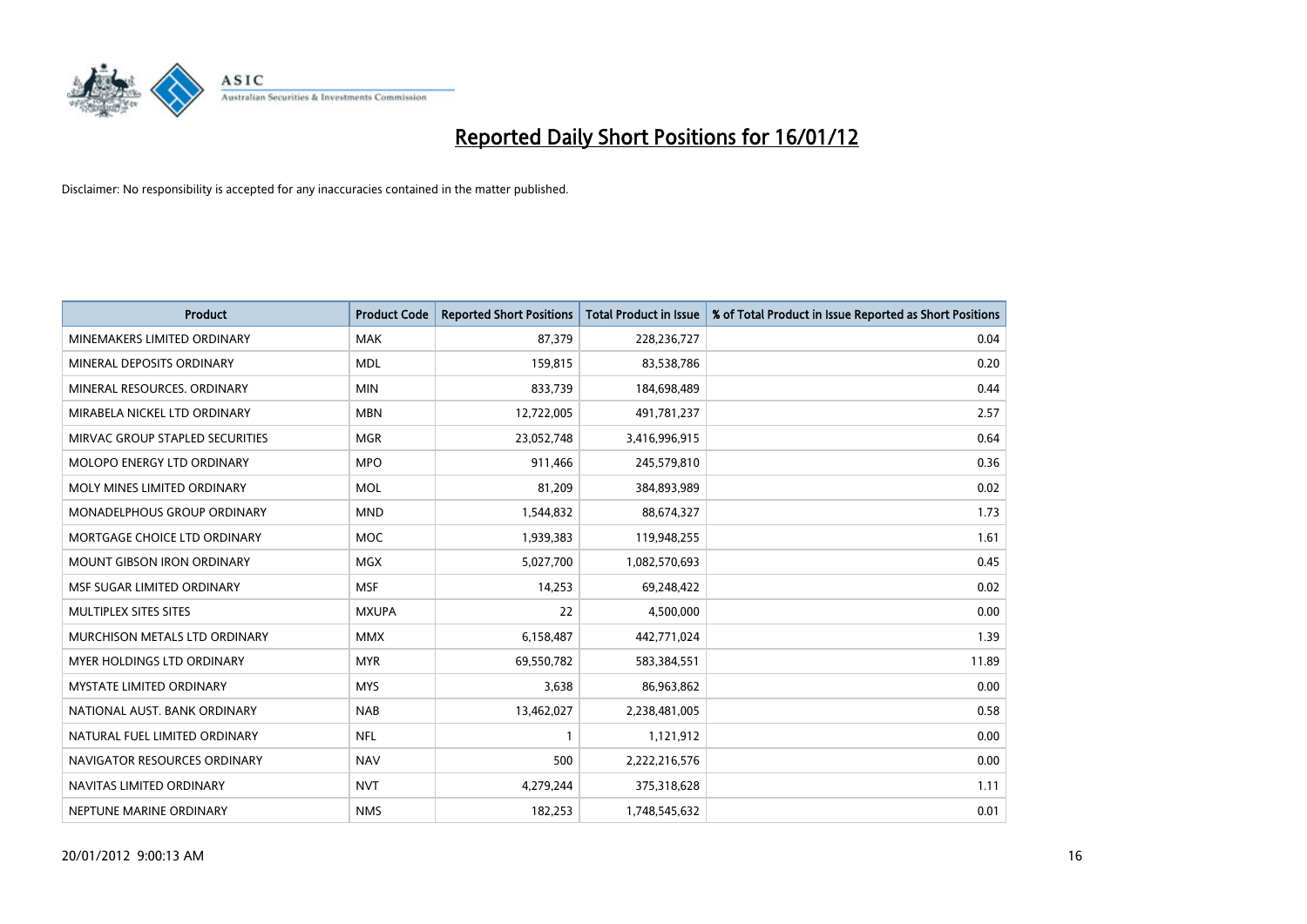

| <b>Product</b>                        | <b>Product Code</b> | <b>Reported Short Positions</b> | <b>Total Product in Issue</b> | % of Total Product in Issue Reported as Short Positions |
|---------------------------------------|---------------------|---------------------------------|-------------------------------|---------------------------------------------------------|
| NEW HOPE CORPORATION ORDINARY         | <b>NHC</b>          | 115,204                         | 830,411,534                   | 0.01                                                    |
| NEWCREST MINING ORDINARY              | <b>NCM</b>          | 1,577,549                       | 765,849,811                   | 0.18                                                    |
| NEWS CORP A NON-VOTING CDI            | <b>NWSLV</b>        | 2,744,517                       | 1,683,902,570                 | 0.16                                                    |
| NEWS CORP B VOTING CDI                | <b>NWS</b>          | 2,469,813                       | 798,520,953                   | 0.29                                                    |
| NEXBIS LIMITED ORDINARY               | <b>NBS</b>          | 63,733                          | 798,356,704                   | 0.01                                                    |
| NEXTDC LIMITED ORDINARY               | <b>NXT</b>          | 2,034                           | 123,533,558                   | 0.00                                                    |
| NEXUS ENERGY LIMITED ORDINARY         | <b>NXS</b>          | 6,328,417                       | 1,326,821,159                 | 0.47                                                    |
| NIB HOLDINGS LIMITED ORDINARY         | <b>NHF</b>          | 115,277                         | 466,733,110                   | 0.02                                                    |
| NIDO PETROLEUM ORDINARY               | <b>NDO</b>          | 117,303                         | 1,389,163,151                 | 0.01                                                    |
| NOBLE MINERAL RES ORDINARY            | <b>NMG</b>          | 1,337,239                       | 523,312,570                   | 0.25                                                    |
| NORTHERN IRON LTD ORDINARY            | <b>NFE</b>          | 905,013                         | 369,980,113                   | 0.24                                                    |
| NRW HOLDINGS LIMITED ORDINARY         | <b>NWH</b>          | 894,248                         | 278,888,011                   | 0.32                                                    |
| NUCOAL RESOURCES NL ORDINARY          | <b>NCR</b>          | 12,697                          | 441,150,707                   | 0.00                                                    |
| NUFARM LIMITED ORDINARY               | <b>NUF</b>          | 3,942,835                       | 262,018,057                   | 1.51                                                    |
| OAKTON LIMITED ORDINARY               | <b>OKN</b>          | 599,737                         | 93,800,235                    | 0.64                                                    |
| OCEANAGOLD CORP. CHESS DEPOSITARY INT | <b>OGC</b>          | 783,123                         | 262,642,606                   | 0.29                                                    |
| OCEANIA CAPITAL LTD ORDINARY          | <b>OCP</b>          | 2,500                           | 91,921,295                    | 0.00                                                    |
| OIL SEARCH LTD ORDINARY               | OSH                 | 9,730,652                       | 1,325,155,171                 | 0.70                                                    |
| OM HOLDINGS LIMITED ORDINARY          | <b>OMH</b>          | 6,476,164                       | 504,105,150                   | 1.29                                                    |
| ONESTEEL LIMITED ORDINARY             | OST                 | 51,113,665                      | 1,342,393,583                 | 3.81                                                    |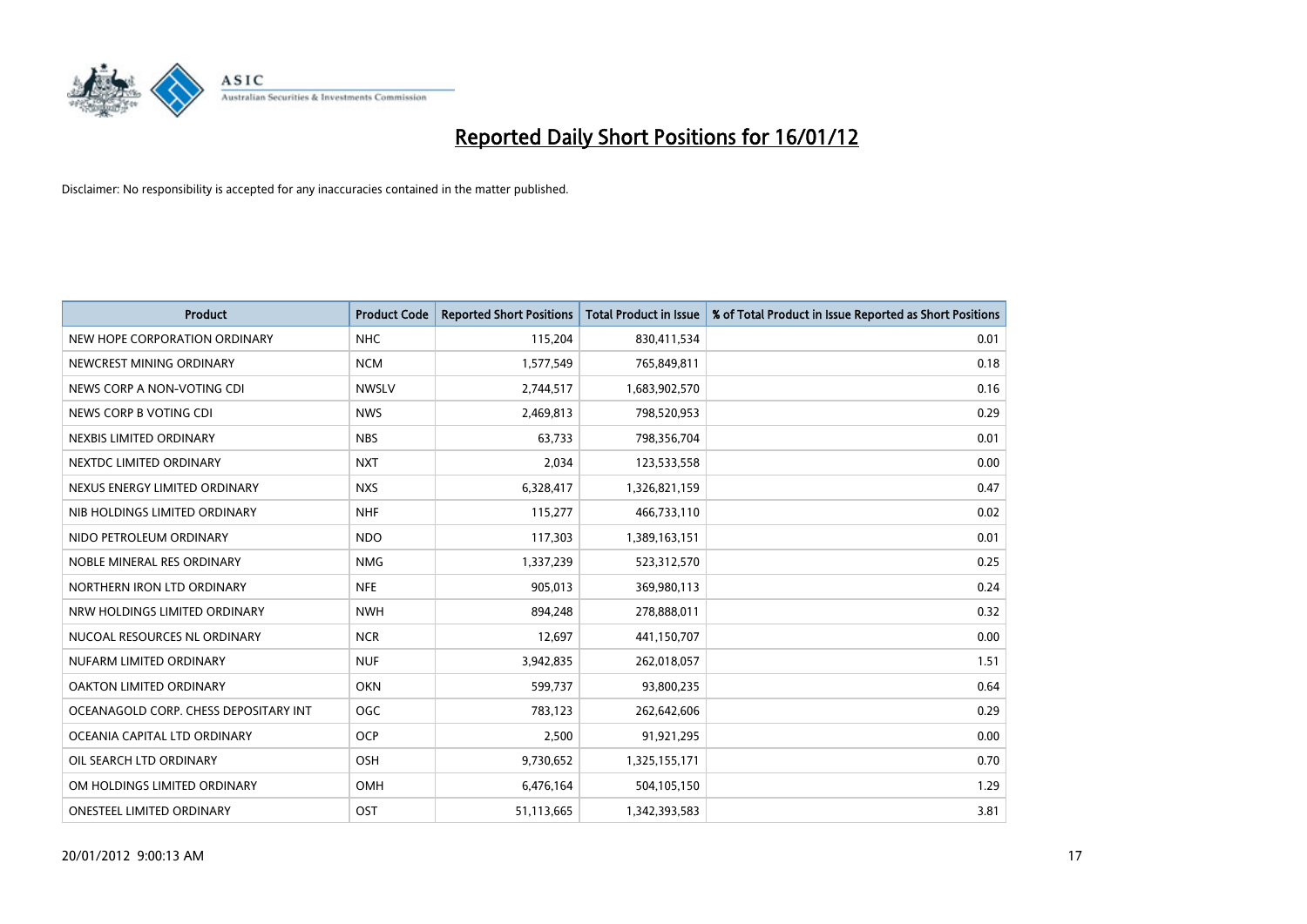

| <b>Product</b>                 | <b>Product Code</b> | <b>Reported Short Positions</b> | <b>Total Product in Issue</b> | % of Total Product in Issue Reported as Short Positions |
|--------------------------------|---------------------|---------------------------------|-------------------------------|---------------------------------------------------------|
| ORICA LIMITED ORDINARY         | ORI                 | 3,459,977                       | 365,007,037                   | 0.94                                                    |
| ORIGIN ENERGY ORDINARY         | <b>ORG</b>          | 1,974,390                       | 1,086,164,479                 | 0.19                                                    |
| OROCOBRE LIMITED ORDINARY      | <b>ORE</b>          | 74,280                          | 103,195,029                   | 0.07                                                    |
| OROTONGROUP LIMITED ORDINARY   | ORL                 | 77,074                          | 40,880,902                    | 0.18                                                    |
| OTTO ENERGY LIMITED ORDINARY   | <b>OEL</b>          | 109,204                         | 1,138,290,071                 | 0.01                                                    |
| OZ MINERALS ORDINARY           | OZL                 | 8,928,864                       | 314,821,850                   | 2.83                                                    |
| <b>PACIFIC BRANDS ORDINARY</b> | <b>PBG</b>          | 7,533,106                       | 912,915,695                   | 0.82                                                    |
| PALADIN ENERGY LTD ORDINARY    | <b>PDN</b>          | 21,489,501                      | 835,484,064                   | 2.55                                                    |
| PANAUST LIMITED ORDINARY       | <b>PNA</b>          | 13,417,443                      | 596,278,014                   | 2.26                                                    |
| PANORAMIC RESOURCES ORDINARY   | PAN                 | 766,487                         | 207,050,710                   | 0.36                                                    |
| PAPERLINX LIMITED ORDINARY     | <b>PPX</b>          | 1,504,266                       | 609,280,761                   | 0.25                                                    |
| PAPILLON RES LTD ORDINARY      | <b>PIR</b>          | 703,101                         | 215,133,794                   | 0.33                                                    |
| PATTIES FOODS LTD ORDINARY     | PFL                 | $\mathbf{1}$                    | 138,989,223                   | 0.00                                                    |
| PEET LIMITED ORDINARY          | <b>PPC</b>          | 84,592                          | 320,170,604                   | 0.03                                                    |
| PENINSULA ENERGY LTD ORDINARY  | <b>PEN</b>          | 1,118,495                       | 2,136,025,262                 | 0.05                                                    |
| PERILYA LIMITED ORDINARY       | PEM                 | 2,697                           | 769,316,426                   | 0.00                                                    |
| PERPETUAL LIMITED ORDINARY     | <b>PPT</b>          | 2,470,847                       | 41,980,678                    | 5.88                                                    |
| PERSEUS MINING LTD ORDINARY    | <b>PRU</b>          | 3,479,980                       | 456,477,088                   | 0.76                                                    |
| PETSEC ENERGY ORDINARY         | <b>PSA</b>          | 223,332                         | 235,283,622                   | 0.09                                                    |
| PHARMAXIS LTD ORDINARY         | <b>PXS</b>          | 2,013,050                       | 305,890,989                   | 0.66                                                    |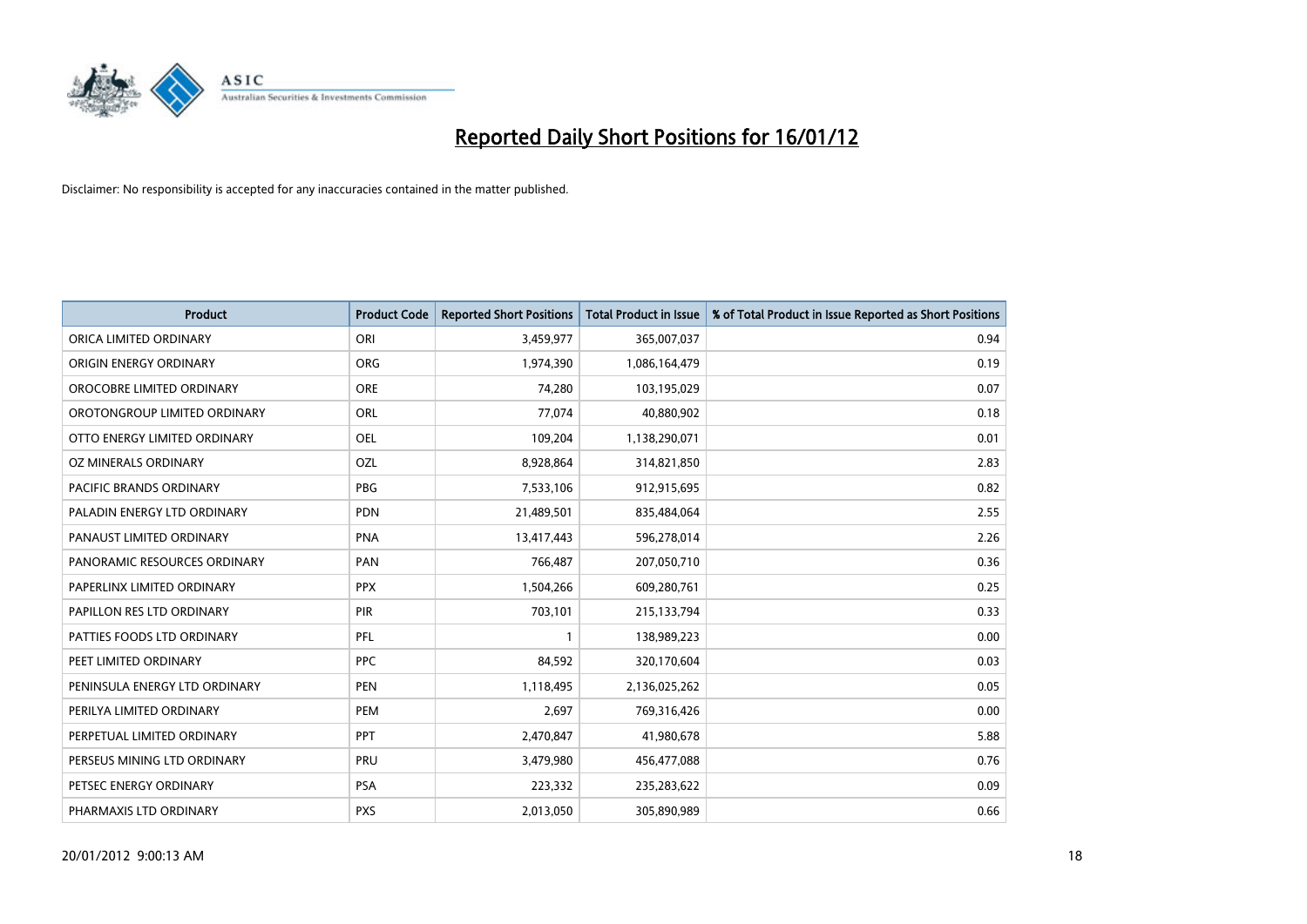

| <b>Product</b>                      | <b>Product Code</b> | <b>Reported Short Positions</b> | <b>Total Product in Issue</b> | % of Total Product in Issue Reported as Short Positions |
|-------------------------------------|---------------------|---------------------------------|-------------------------------|---------------------------------------------------------|
| PHOTON GROUP LTD ORDINARY           | PGA                 | 250,510                         | 1,540,886,866                 | 0.02                                                    |
| PLATINUM ASSET ORDINARY             | <b>PTM</b>          | 5,973,647                       | 561,347,878                   | 1.06                                                    |
| PLATINUM AUSTRALIA ORDINARY         | <b>PLA</b>          | 1,846,050                       | 453,380,039                   | 0.41                                                    |
| PLATINUM AUSTRALIA RIGHTS 24-JAN-12 | <b>PLARA</b>        | 4,782                           | 45,338,004                    | 0.01                                                    |
| PLATINUM CAPITAL LTD ORDINARY       | <b>PMC</b>          | $\mathbf{1}$                    | 165,756,878                   | 0.00                                                    |
| PMI GOLD CORP CDI 1:1               | <b>PVM</b>          | 3,500                           | 51,990,417                    | 0.01                                                    |
| PMP LIMITED ORDINARY                | <b>PMP</b>          | 28,855                          | 326,662,253                   | 0.01                                                    |
| PORT BOUVARD LIMITED ORDINARY       | PBD                 | 6,754                           | 593,868,295                   | 0.00                                                    |
| PREMIER INVESTMENTS ORDINARY        | <b>PMV</b>          | 813,933                         | 155,062,831                   | 0.52                                                    |
| PRIMA BIOMED LTD ORDINARY           | <b>PRR</b>          | 3,590,967                       | 1,041,704,654                 | 0.35                                                    |
| PRIMARY HEALTH CARE ORDINARY        | <b>PRY</b>          | 9,012,291                       | 500,336,679                   | 1.79                                                    |
| PRIME MEDIA GRP LTD ORDINARY        | <b>PRT</b>          | $\overline{2}$                  | 366,330,303                   | 0.00                                                    |
| PRIMEAG AUSTRALIA ORDINARY          | PAG                 | 65,060                          | 266,394,444                   | 0.03                                                    |
| PROGEN PHARMACEUTIC ORDINARY        | <b>PGL</b>          | 151,596                         | 24,709,097                    | 0.61                                                    |
| PROGRAMMED ORDINARY                 | <b>PRG</b>          | 527,952                         | 118,169,908                   | 0.43                                                    |
| PSIVIDA CORP CDI 1:1                | <b>PVA</b>          | 6,878                           | 8,866,773                     | 0.08                                                    |
| <b>QANTAS AIRWAYS ORDINARY</b>      | QAN                 | 33,906,184                      | 2,265,123,620                 | 1.49                                                    |
| OBE INSURANCE GROUP ORDINARY        | <b>OBE</b>          | 20,491,707                      | 1,115,545,692                 | 1.79                                                    |
| OR NATIONAL LIMITED ORDINARY        | <b>ORN</b>          | 19,148,131                      | 2,440,000,000                 | 0.78                                                    |
| ORXPHARMA LTD ORDINARY              | QRX                 | 560,916                         | 144,278,190                   | 0.39                                                    |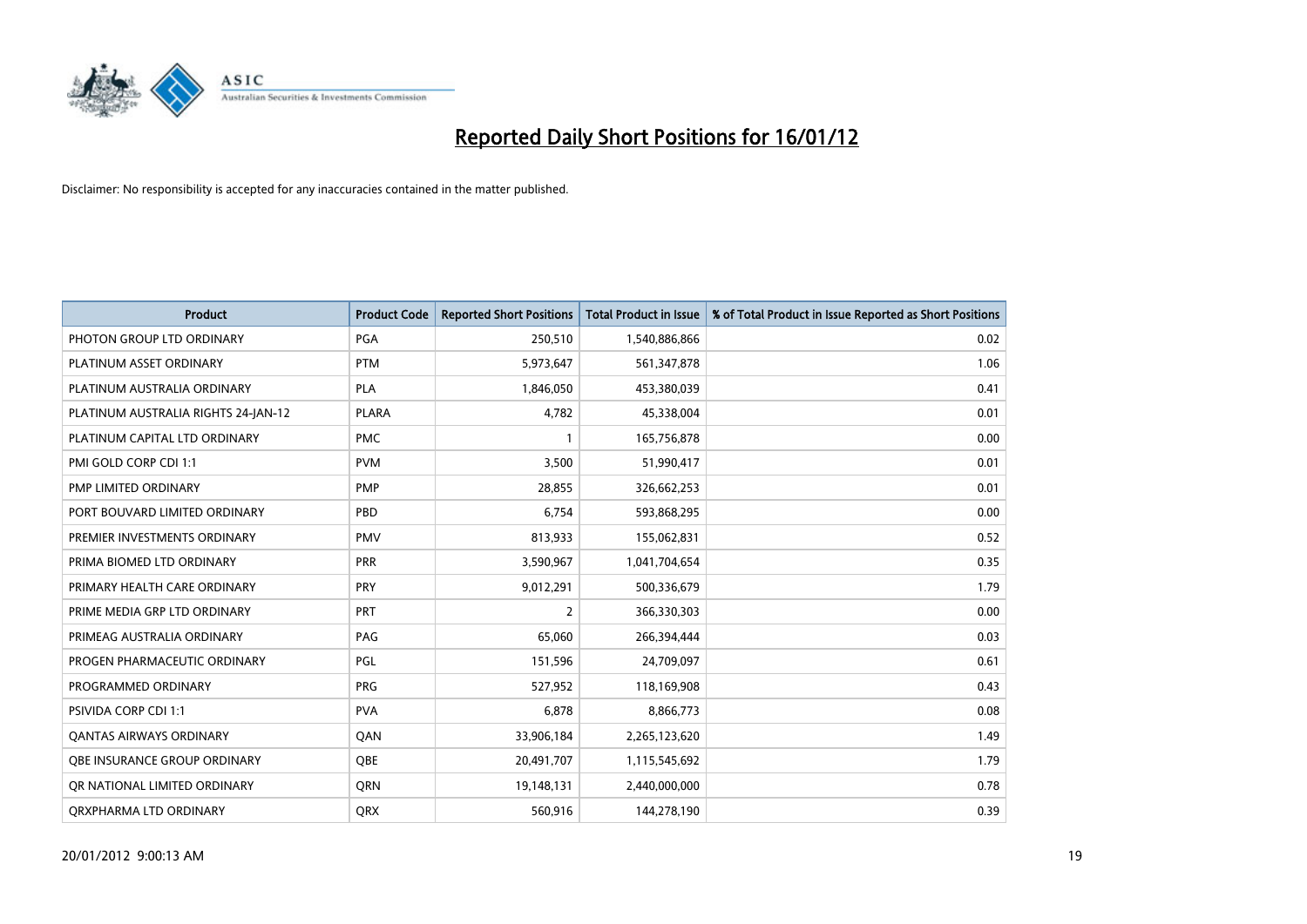

| <b>Product</b>                      | <b>Product Code</b> | <b>Reported Short Positions</b> | <b>Total Product in Issue</b> | % of Total Product in Issue Reported as Short Positions |
|-------------------------------------|---------------------|---------------------------------|-------------------------------|---------------------------------------------------------|
| QUBE LOGISTICS HLDG ORDINARY        | <b>QUB</b>          | 3,277,950                       | 889,404,644                   | 0.36                                                    |
| RAMELIUS RESOURCES ORDINARY         | <b>RMS</b>          | 683,711                         | 335,775,519                   | 0.20                                                    |
| RAMSAY HEALTH CARE ORDINARY         | <b>RHC</b>          | 1,757,254                       | 202,081,252                   | 0.85                                                    |
| <b>RCR TOMLINSON ORDINARY</b>       | <b>RCR</b>          | 68,067                          | 133,475,516                   | 0.05                                                    |
| <b>REA GROUP ORDINARY</b>           | <b>REA</b>          | 357,000                         | 131,714,699                   | 0.26                                                    |
| <b>RECKON LIMITED ORDINARY</b>      | <b>RKN</b>          | 811,500                         | 132,839,672                   | 0.61                                                    |
| RED EMPEROR RESOURCE ORDINARY       | <b>RMP</b>          | 1,000,000                       | 189,651,380                   | 0.53                                                    |
| <b>RED FORK ENERGY ORDINARY</b>     | <b>RFE</b>          | 7,696                           | 310,229,853                   | 0.00                                                    |
| REDBANK ENERGY LTD ORDINARY         | AEJ                 | 19                              | 786,287                       | 0.00                                                    |
| <b>REED RESOURCES LTD ORDINARY</b>  | <b>RDR</b>          | 298,775                         | 264,742,501                   | 0.11                                                    |
| <b>REGIS RESOURCES ORDINARY</b>     | <b>RRL</b>          | 696,612                         | 438,664,248                   | 0.17                                                    |
| RESMED INC CDI 10:1                 | <b>RMD</b>          | 6,517,571                       | 1,556,242,300                 | 0.42                                                    |
| RESOLUTE MINING ORDINARY            | <b>RSG</b>          | 3,209,005                       | 621,996,535                   | 0.50                                                    |
| <b>RESOURCE GENERATION ORDINARY</b> | <b>RES</b>          | 157,911                         | 262,895,652                   | 0.06                                                    |
| <b>RETAIL FOOD GROUP ORDINARY</b>   | <b>RFG</b>          | 1,850                           | 108,229,282                   | 0.00                                                    |
| REVERSE CORP LIMITED ORDINARY       | <b>REF</b>          | 26,041                          | 92,382,175                    | 0.03                                                    |
| REX MINERALS LIMITED ORDINARY       | <b>RXM</b>          | 875,861                         | 153,635,519                   | 0.57                                                    |
| RHG LIMITED ORDINARY                | <b>RHG</b>          | 31,776                          | 308,483,177                   | 0.01                                                    |
| <b>RIALTO ENERGY ORDINARY</b>       | <b>RIA</b>          | 179,205                         | 375,006,264                   | 0.05                                                    |
| RIO TINTO LIMITED ORDINARY          | <b>RIO</b>          | 25,390,833                      | 435,758,720                   | 5.82                                                    |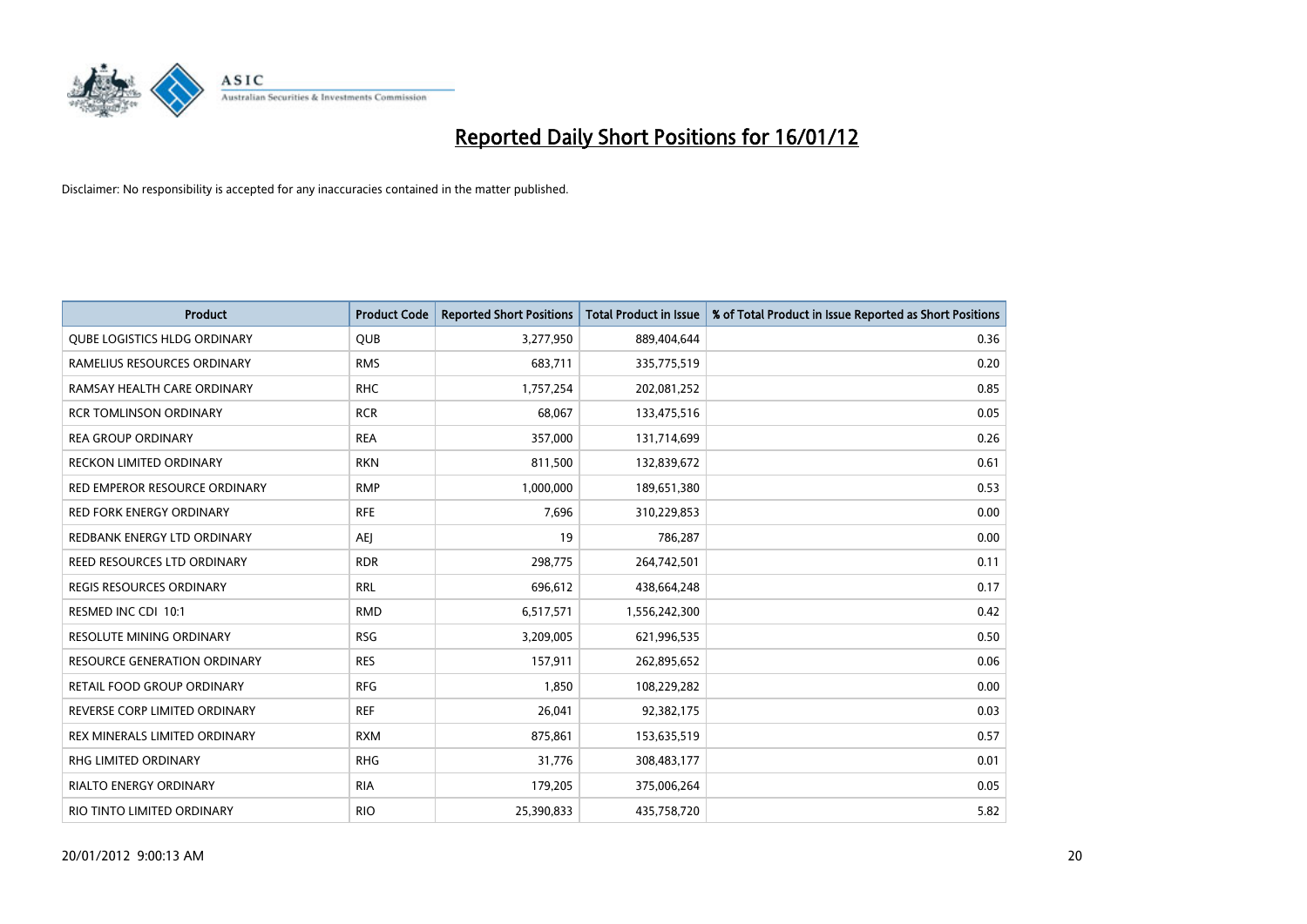

| <b>Product</b>                | <b>Product Code</b> | <b>Reported Short Positions</b> | <b>Total Product in Issue</b> | % of Total Product in Issue Reported as Short Positions |
|-------------------------------|---------------------|---------------------------------|-------------------------------|---------------------------------------------------------|
| RIVERCITY MOTORWAY STAPLED    | <b>RCY</b>          | 132,000                         | 957,010,115                   | 0.01                                                    |
| ROC OIL COMPANY ORDINARY      | <b>ROC</b>          | 2,145,164                       | 682,506,352                   | 0.32                                                    |
| ROYAL WOLF HOLDINGS ORDINARY  | <b>RWH</b>          | 60,000                          | 100,387,052                   | 0.06                                                    |
| SAI GLOBAL LIMITED ORDINARY   | SAI                 | 1,672,619                       | 202,283,991                   | 0.82                                                    |
| SALMAT LIMITED ORDINARY       | <b>SLM</b>          | 500,396                         | 159,802,174                   | 0.30                                                    |
| SAMSON OIL & GAS LTD ORDINARY | SSN                 | 1,566,836                       | 1,750,612,270                 | 0.08                                                    |
| SANDFIRE RESOURCES ORDINARY   | <b>SFR</b>          | 1,856,417                       | 150,972,635                   | 1.23                                                    |
| <b>SANTOS LTD ORDINARY</b>    | <b>STO</b>          | 11,494,097                      | 941,925,231                   | 1.22                                                    |
| SARACEN MINERAL ORDINARY      | <b>SAR</b>          | 2,234,380                       | 593,993,240                   | 0.39                                                    |
| SEDGMAN LIMITED ORDINARY      | <b>SDM</b>          | 332,533                         | 212,215,619                   | 0.15                                                    |
| SEEK LIMITED ORDINARY         | <b>SEK</b>          | 16,498,981                      | 337,101,307                   | 4.88                                                    |
| SELECT HARVESTS ORDINARY      | SHV                 | 34,684                          | 56,392,664                    | 0.06                                                    |
| SENETAS CORPORATION ORDINARY  | <b>SEN</b>          | 756,999                         | 463,105,195                   | 0.16                                                    |
| SENEX ENERGY LIMITED ORDINARY | <b>SXY</b>          | 348,919                         | 921,377,416                   | 0.04                                                    |
| SERVCORP LIMITED ORDINARY     | SRV                 | 26,183                          | 98,440,807                    | 0.03                                                    |
| SERVICE STREAM ORDINARY       | SSM                 | 344,663                         | 283,418,867                   | 0.12                                                    |
| SEVEN GROUP HOLDINGS ORDINARY | <b>SVW</b>          | 997,213                         | 306,410,281                   | 0.31                                                    |
| SEVEN WEST MEDIA LTD ORDINARY | <b>SWM</b>          | 3,906,819                       | 645,719,542                   | 0.60                                                    |
| SIGMA PHARMACEUTICAL ORDINARY | <b>SIP</b>          | 11,667,246                      | 1,178,626,572                 | 1.00                                                    |
| SILEX SYSTEMS ORDINARY        | <b>SLX</b>          | 552,637                         | 170,133,997                   | 0.32                                                    |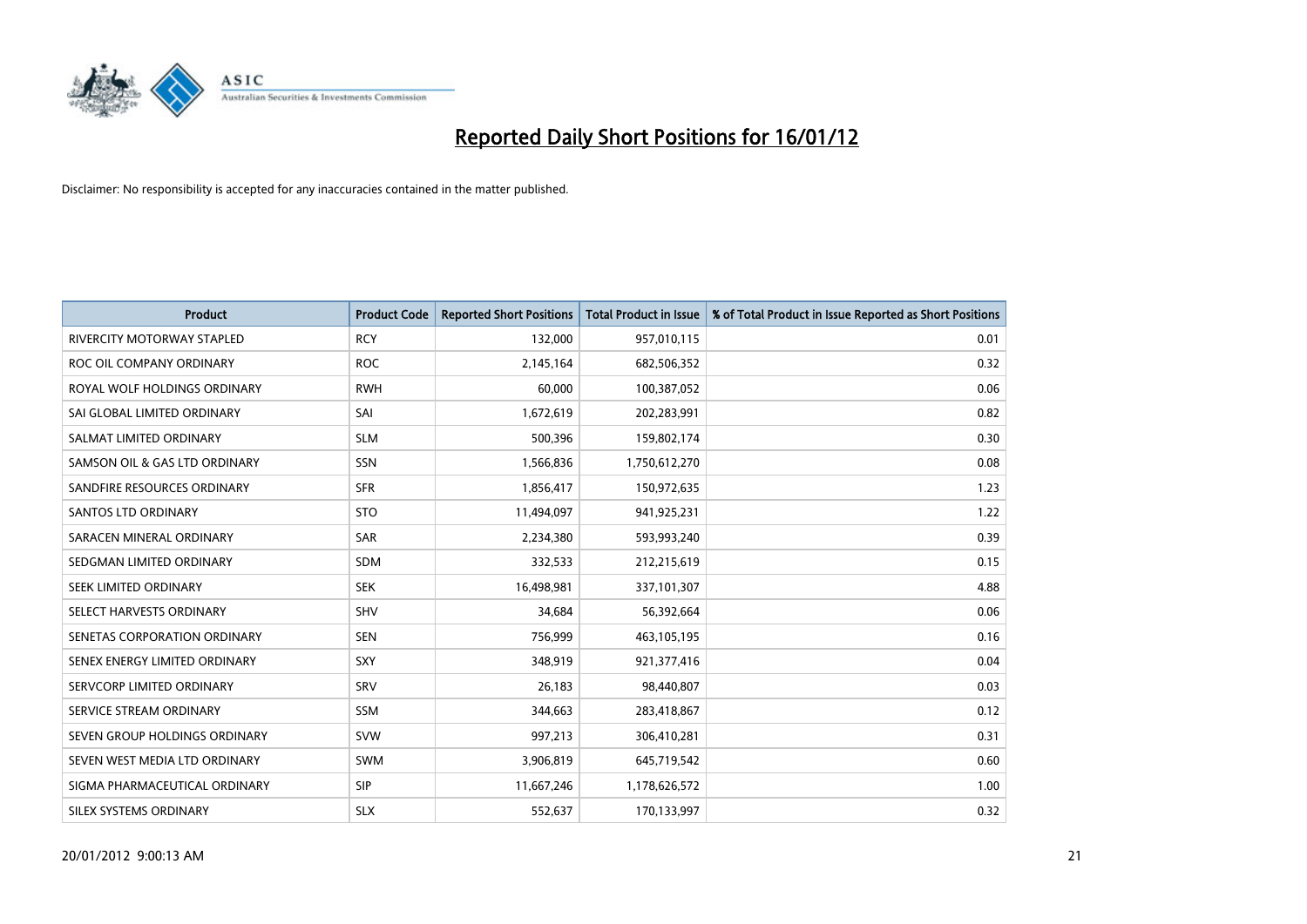

| <b>Product</b>                           | <b>Product Code</b> | <b>Reported Short Positions</b> | <b>Total Product in Issue</b> | % of Total Product in Issue Reported as Short Positions |
|------------------------------------------|---------------------|---------------------------------|-------------------------------|---------------------------------------------------------|
| SILVER LAKE RESOURCE ORDINARY            | <b>SLR</b>          | 413,253                         | 220,264,064                   | 0.21                                                    |
| SIMS METAL MGMT LTD ORDINARY             | <b>SGM</b>          | 3,832,691                       | 205,851,182                   | 1.84                                                    |
| SINGAPORE TELECOMM. CHESS DEPOSITARY INT | SGT                 | 5,476,425                       | 193,216,752                   | 2.81                                                    |
| SIRIUS RESOURCES NL ORDINARY             | <b>SIR</b>          | 82,500                          | 150,934,586                   | 0.05                                                    |
| SKILLED GROUP LTD ORDINARY               | <b>SKE</b>          | 40,149                          | 233,403,776                   | 0.01                                                    |
| SMS MANAGEMENT, ORDINARY                 | <b>SMX</b>          | 335,005                         | 68,290,180                    | 0.49                                                    |
| SONIC HEALTHCARE ORDINARY                | <b>SHL</b>          | 5,689,387                       | 389,969,875                   | 1.45                                                    |
| SOUL PATTINSON (W.H) ORDINARY            | SOL                 | 2,065                           | 239,395,320                   | 0.00                                                    |
| SOUTH BOULDER MINES ORDINARY             | <b>STB</b>          | 120,441                         | 91,585,688                    | 0.13                                                    |
| SP AUSNET STAPLED SECURITIES             | <b>SPN</b>          | 2,124,232                       | 2,896,219,682                 | 0.07                                                    |
| SPARK INFRASTRUCTURE STAPLED NOTE & UNIT | SKI                 | 20,331,665                      | 1,326,734,264                 | 1.52                                                    |
| SPDR 200 FUND ETF UNITS                  | <b>STW</b>          | 8                               | 51,538,531                    | 0.00                                                    |
| SPECIALTY FASHION ORDINARY               | <b>SFH</b>          | 793,182                         | 192,086,121                   | 0.41                                                    |
| SPOTLESS GROUP LTD ORDINARY              | SPT                 | 903,214                         | 265,454,407                   | 0.34                                                    |
| ST BARBARA LIMITED ORDINARY              | <b>SBM</b>          | 6,094,153                       | 325,615,389                   | 1.88                                                    |
| STANMORE COAL LTD ORDINARY               | <b>SMR</b>          | 17,231                          | 146,373,973                   | 0.01                                                    |
| STARPHARMA HOLDINGS ORDINARY             | SPL                 | 2,006,195                       | 280,635,325                   | 0.70                                                    |
| STH AMERICAN COR LTD ORDINARY            | SAY                 | 9,200                           | 257,785,604                   | 0.00                                                    |
| STHN CROSS MEDIA ORDINARY                | SXL                 | 2,601,289                       | 705,766,444                   | 0.38                                                    |
| STOCKLAND UNITS/ORD STAPLED              | SGP                 | 29,303,497                      | 2,316,449,153                 | 1.26                                                    |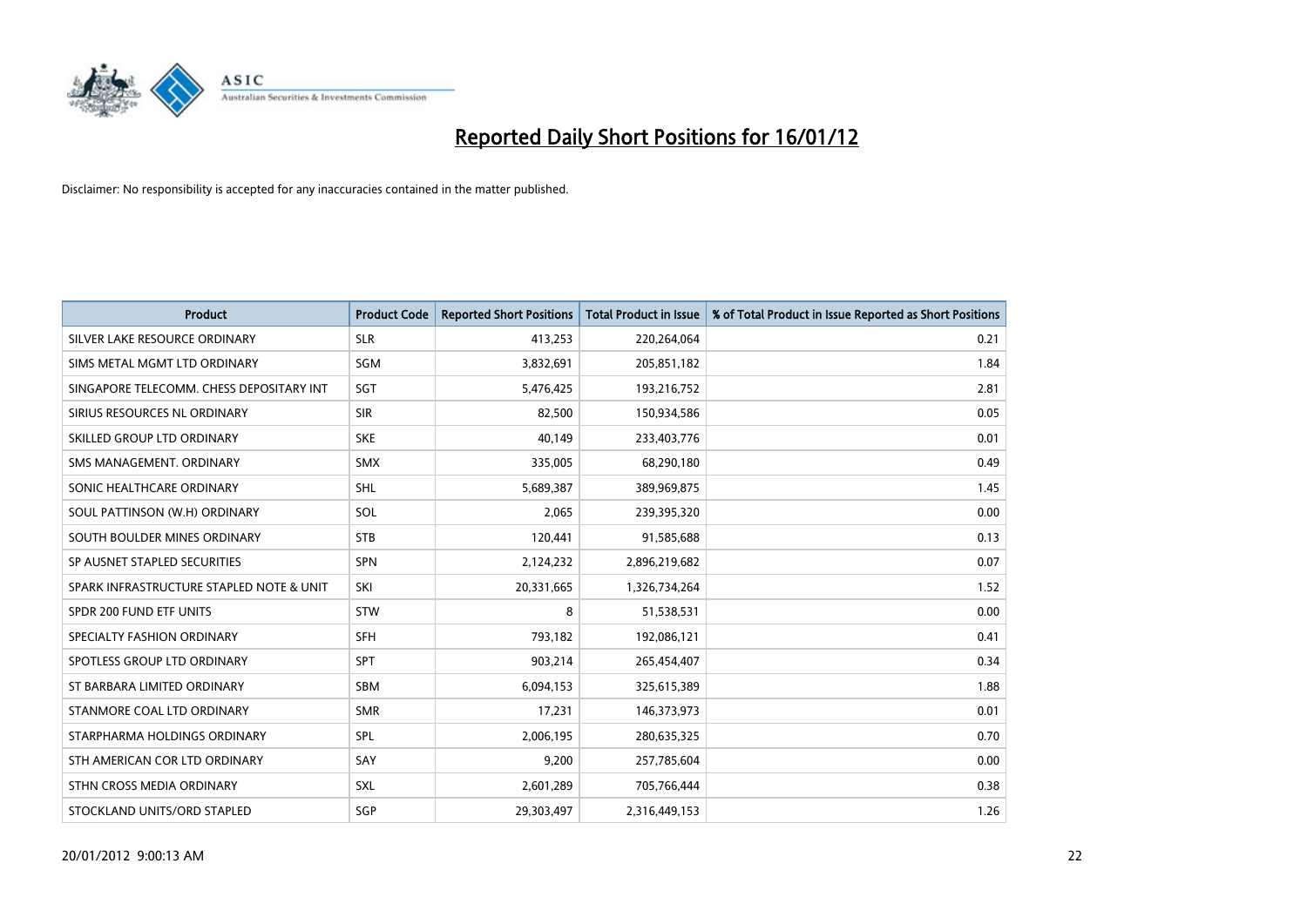

| <b>Product</b>                      | <b>Product Code</b> | <b>Reported Short Positions</b> | <b>Total Product in Issue</b> | % of Total Product in Issue Reported as Short Positions |
|-------------------------------------|---------------------|---------------------------------|-------------------------------|---------------------------------------------------------|
| STRAITS RES LTD. ORDINARY           | SRO                 | 494,059                         | 324,796,141                   | 0.15                                                    |
| STW COMMUNICATIONS ORDINARY         | SGN                 | 283,461                         | 362,809,851                   | 0.07                                                    |
| SUMMIT RESOURCES ORDINARY           | <b>SMM</b>          | 5,000                           | 217,981,769                   | 0.00                                                    |
| SUNCORP GROUP LTD ORDINARY          | <b>SUN</b>          | 10,932,200                      | 1,286,600,980                 | 0.84                                                    |
| SUNDANCE ENERGY ORDINARY            | <b>SEA</b>          | 106,137                         | 277,098,474                   | 0.04                                                    |
| SUNDANCE RESOURCES ORDINARY         | SDL                 | 6,631,977                       | 2,923,322,169                 | 0.22                                                    |
| SUNLAND GROUP LTD ORDINARY          | <b>SDG</b>          | 26,203                          | 201,578,526                   | 0.01                                                    |
| SUPER RET REP LTD ORDINARY          | SUL                 | 1,844,868                       | 194,754,593                   | 0.93                                                    |
| SWICK MINING ORDINARY               | <b>SWK</b>          | 1,548                           | 237,024,970                   | 0.00                                                    |
| SYD AIRPORT STAPLED US PROHIBIT.    | <b>SYD</b>          | 5,395,262                       | 1,861,210,782                 | 0.28                                                    |
| SYMEX HOLDINGS ORDINARY             | <b>SYM</b>          | 6,633                           | 191,593,493                   | 0.00                                                    |
| TABCORP HOLDINGS LTD ORDINARY       | <b>TAH</b>          | 4,814,449                       | 712,805,880                   | 0.66                                                    |
| <b>TALENT2 INTERNATION ORDINARY</b> | <b>TWO</b>          | 4,305                           | 147,403,701                   | 0.00                                                    |
| TANAMI GOLD NL ORDINARY             | <b>TAM</b>          | 150,121                         | 260,997,677                   | 0.06                                                    |
| TAP OIL LIMITED ORDINARY            | <b>TAP</b>          | 3,207,638                       | 240,995,311                   | 1.34                                                    |
| TASSAL GROUP LIMITED ORDINARY       | <b>TGR</b>          | 86,911                          | 146,304,404                   | 0.05                                                    |
| TATTS GROUP LTD ORDINARY            | <b>TTS</b>          | 14,188,396                      | 1,340,758,701                 | 1.05                                                    |
| TELECOM CORPORATION ORDINARY        | <b>TEL</b>          | 10,223,310                      | 1,925,409,580                 | 0.52                                                    |
| TELSTRA CORPORATION, ORDINARY       | <b>TLS</b>          | 55,593,463                      | 12,443,074,357                | 0.44                                                    |
| TEN NETWORK HOLDINGS ORDINARY       | <b>TEN</b>          | 54,129,849                      | 1,045,236,720                 | 5.18                                                    |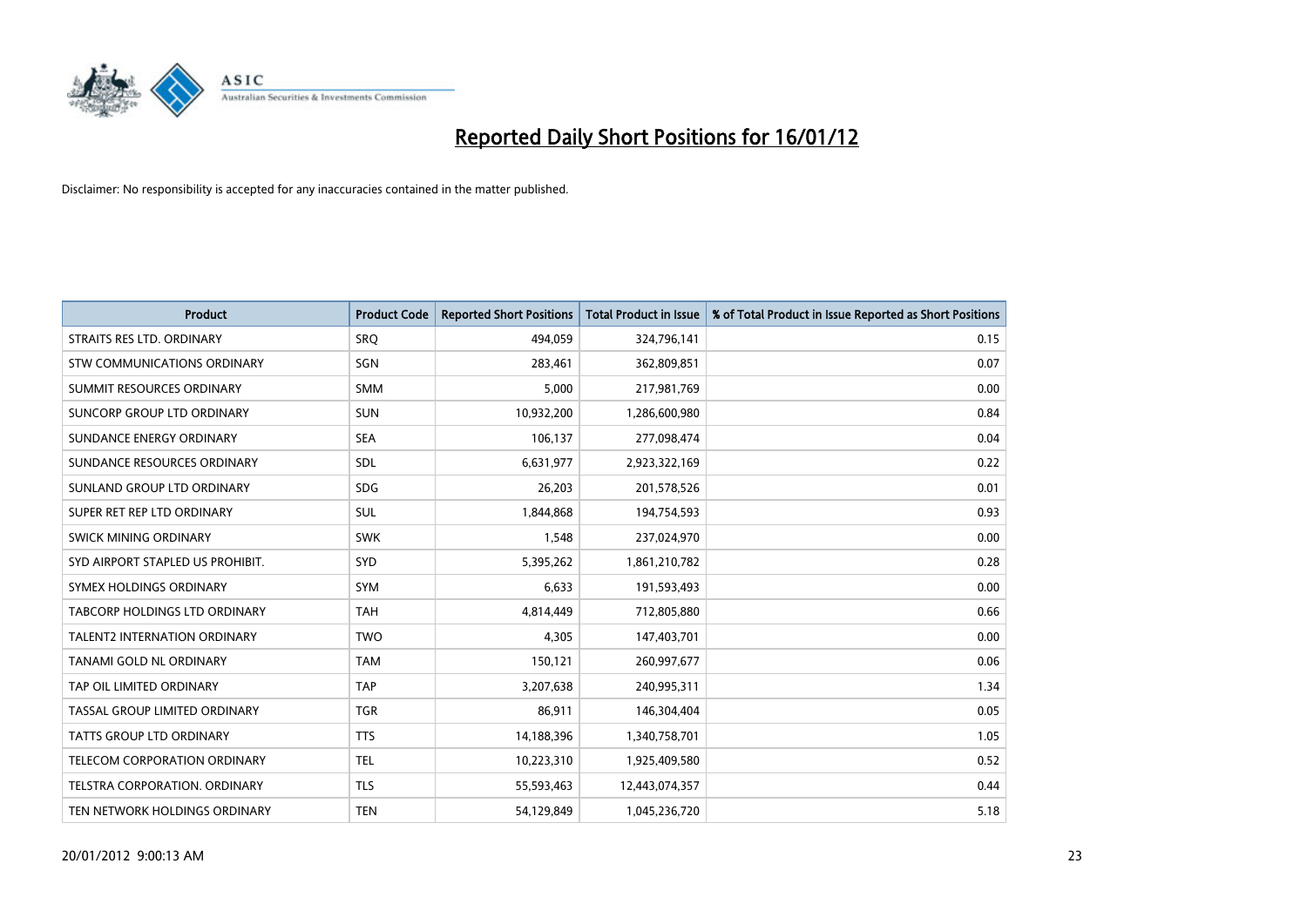

| <b>Product</b>                       | <b>Product Code</b> | <b>Reported Short Positions</b> | <b>Total Product in Issue</b> | % of Total Product in Issue Reported as Short Positions |
|--------------------------------------|---------------------|---------------------------------|-------------------------------|---------------------------------------------------------|
| TERANGA GOLD CORP CDI 1:1            | <b>TGZ</b>          | 94,030                          | 156,699,787                   | 0.05                                                    |
| TERRAMIN AUSTRALIA, ORDINARY         | <b>TZN</b>          | 7,427                           | 210,800,124                   | 0.00                                                    |
| <b>TEXON PETROLEUM LTD ORDINARY</b>  | <b>TXN</b>          | 186                             | 242,539,848                   | 0.00                                                    |
| TFS CORPORATION LTD ORDINARY         | <b>TFC</b>          | 84,096                          | 279,621,829                   | 0.03                                                    |
| THAKRAL HOLDINGS GRP ORDINARY/UNIT   | <b>THG</b>          | 2                               | 585,365,014                   | 0.00                                                    |
| THE REJECT SHOP ORDINARY             | <b>TRS</b>          | 1,663,336                       | 26,071,170                    | 6.37                                                    |
| THOR MINING PLC CHESS DEPOSITARY 1:1 | <b>THR</b>          | 2,307                           | 222,489,120                   | 0.00                                                    |
| THORN GROUP LIMITED ORDINARY         | <b>TGA</b>          | 53,472                          | 146,091,970                   | 0.02                                                    |
| <b>TIGER RESOURCES ORDINARY</b>      | <b>TGS</b>          | 1,786,541                       | 671,110,549                   | 0.25                                                    |
| <b>TISHMAN SPEYER UNITS</b>          | <b>TSO</b>          | 41,524                          | 338,440,904                   | 0.01                                                    |
| TNG LIMITED ORDINARY                 | <b>TNG</b>          | 4,321                           | 284,803,062                   | 0.00                                                    |
| TOLL HOLDINGS LTD ORDINARY           | <b>TOL</b>          | 24,284,763                      | 717,133,875                   | 3.38                                                    |
| TORO ENERGY LIMITED ORDINARY         | <b>TOE</b>          | 35,404                          | 975,436,676                   | 0.00                                                    |
| <b>TOWER LIMITED ORDINARY</b>        | <b>TWR</b>          | 689,519                         | 265,176,580                   | 0.26                                                    |
| TOX FREE SOLUTIONS ORDINARY          | <b>TOX</b>          | 14,801                          | 111,130,608                   | 0.01                                                    |
| TPG TELECOM LIMITED ORDINARY         | <b>TPM</b>          | 3,383,314                       | 793,808,141                   | 0.41                                                    |
| TRANSFIELD SERVICES ORDINARY         | <b>TSE</b>          | 3,299,615                       | 546,763,410                   | 0.59                                                    |
| TRANSPACIFIC INDUST, ORDINARY        | <b>TPI</b>          | 7,377,560                       | 1,578,209,025                 | 0.45                                                    |
| TRANSPACIFIC SPS NON-CUM SETUP PREF. | <b>TPAPA</b>        | 116,922                         | 2,500,000                     | 4.68                                                    |
| TRANSURBAN GROUP TRIPLE STAPLED SEC. | <b>TCL</b>          | 4,898,947                       | 1,451,447,154                 | 0.34                                                    |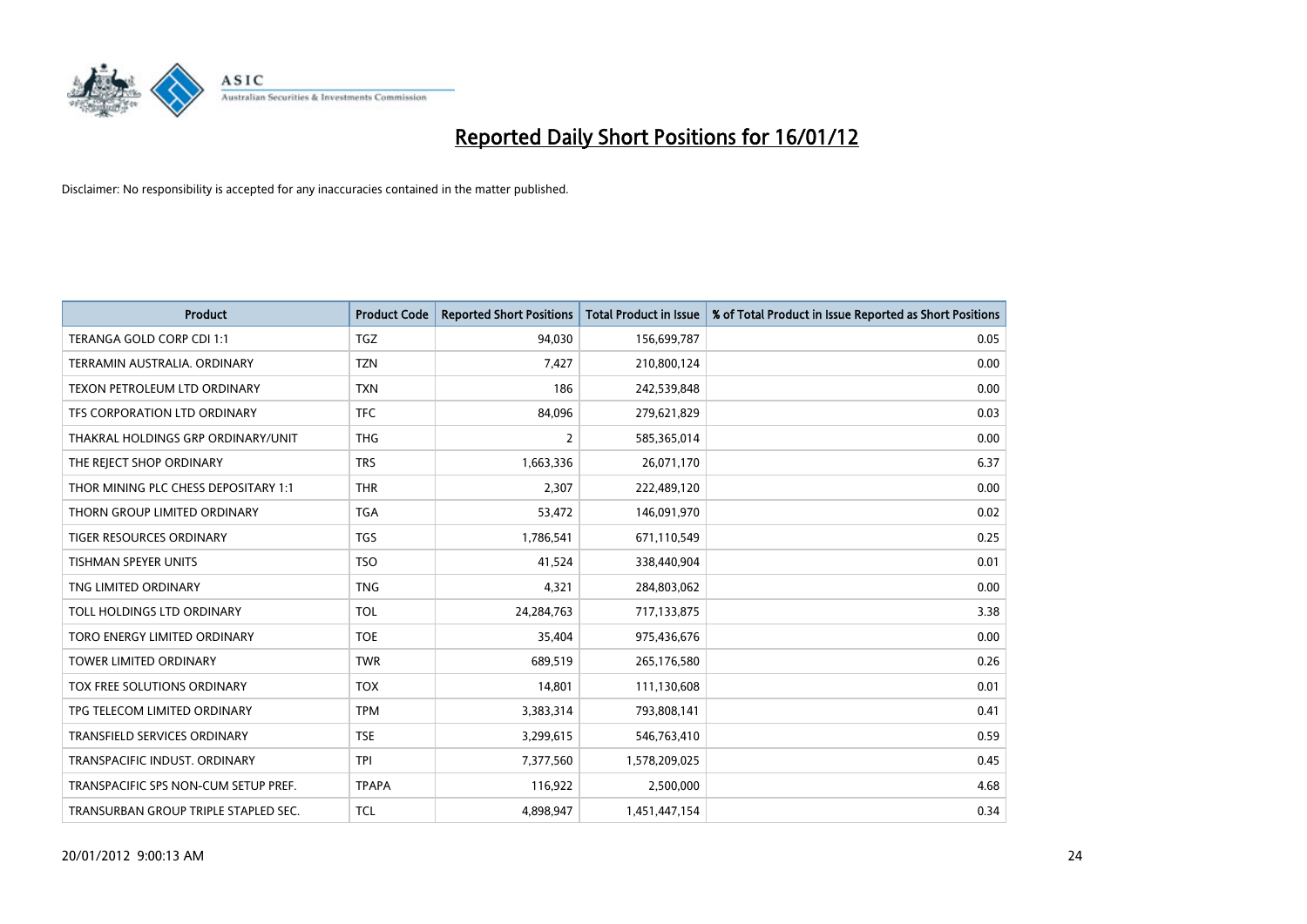

| <b>Product</b>                         | <b>Product Code</b> | <b>Reported Short Positions</b> | <b>Total Product in Issue</b> | % of Total Product in Issue Reported as Short Positions |
|----------------------------------------|---------------------|---------------------------------|-------------------------------|---------------------------------------------------------|
| TREASURY WINE ESTATE ORDINARY          | <b>TWE</b>          | 11,502,591                      | 647,227,144                   | 1.77                                                    |
| TRINITY GROUP STAPLED SECURITIES       | <b>TCQ</b>          | 3,419                           | 193,235,631                   | 0.00                                                    |
| TROY RESOURCES LTD ORDINARY            | <b>TRY</b>          | 63,303                          | 88,879,149                    | 0.07                                                    |
| UGL LIMITED ORDINARY                   | UGL                 | 4,082,429                       | 166,315,038                   | 2.43                                                    |
| UNILIFE CORPORATION CDI 6:1            | <b>UNS</b>          | 211,168                         | 266,923,818                   | 0.07                                                    |
| UXC LIMITED ORDINARY                   | <b>UXC</b>          | 1,242                           | 304,818,250                   | 0.00                                                    |
| <b>VDM GROUP LIMITED ORDINARY</b>      | <b>VMG</b>          | 11,116                          | 933,552,767                   | 0.00                                                    |
| <b>VENTNOR RES LTD ORDINARY</b>        | <b>VRX</b>          | 7,700                           | 43,334,652                    | 0.02                                                    |
| <b>VENTURE MINERALS ORDINARY</b>       | <b>VMS</b>          | 318,645                         | 221,093,592                   | 0.14                                                    |
| <b>VIEW RESOURCES LTD ORDINARY</b>     | <b>VRE</b>          | 1,760                           | 881,953,670                   | 0.00                                                    |
| VIRGIN AUS HLDG LTD ORDINARY           | <b>VAH</b>          | 20,601,690                      | 2,210,197,600                 | 0.93                                                    |
| <b>VITA GROUP LTD ORDINARY</b>         | <b>VTG</b>          | 75,190                          | 142,499,800                   | 0.05                                                    |
| VITERRA INC CDI 1:1                    | <b>VTA</b>          | 3,828                           | 68,629,939                    | 0.01                                                    |
| <b>WATPAC LIMITED ORDINARY</b>         | <b>WTP</b>          | 16,461                          | 185,160,973                   | 0.00                                                    |
| <b>WDS LIMITED ORDINARY</b>            | <b>WDS</b>          | 701                             | 144,740,614                   | 0.00                                                    |
| WEBIET LIMITED ORDINARY                | <b>WEB</b>          | 57,289                          | 72,914,803                    | 0.08                                                    |
| WESFARMERS LIMITED ORDINARY            | <b>WES</b>          | 28,789,218                      | 1,006,460,744                 | 2.84                                                    |
| WESFARMERS LIMITED PARTIALLY PROTECTED | <b>WESN</b>         | 71,142                          | 150,611,418                   | 0.06                                                    |
| WESTERN AREAS NL ORDINARY              | <b>WSA</b>          | 9,291,520                       | 179,735,899                   | 5.17                                                    |
| WESTERN DESERT RES. ORDINARY           | <b>WDR</b>          | 948                             | 208,544,203                   | 0.00                                                    |